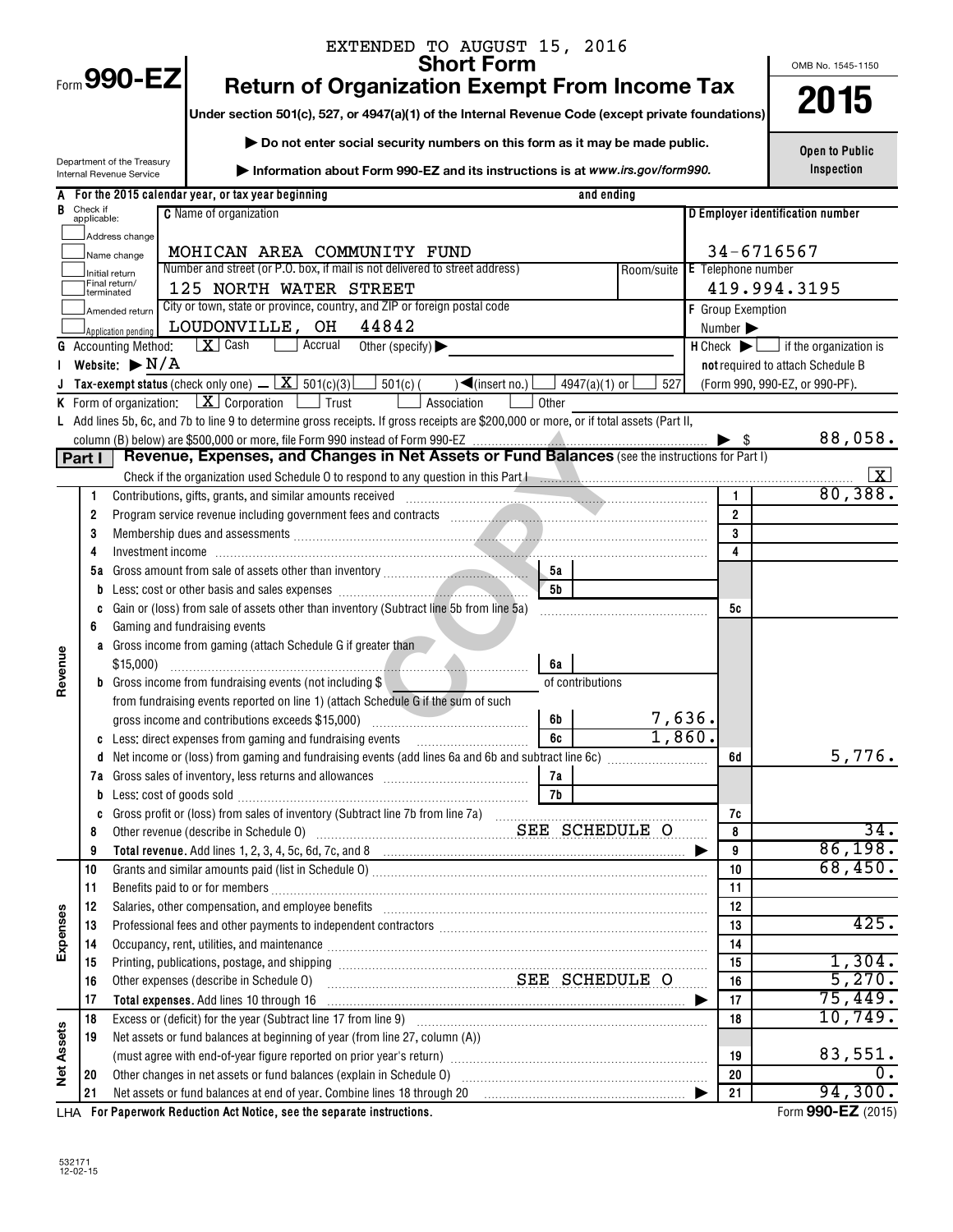|    | MOHICAN AREA COMMUNITY FUND<br>Form 990-EZ (2015)                                                                                                                                                                                                                                                            |                     |                                       |            | 34-6716567                           | Page 2                                                     |
|----|--------------------------------------------------------------------------------------------------------------------------------------------------------------------------------------------------------------------------------------------------------------------------------------------------------------|---------------------|---------------------------------------|------------|--------------------------------------|------------------------------------------------------------|
|    | <b>Part II   Balance Sheets</b> (see the instructions for Part II)                                                                                                                                                                                                                                           |                     |                                       |            |                                      |                                                            |
|    | Check if the organization used Schedule O to respond to any question in this Part II                                                                                                                                                                                                                         |                     |                                       |            |                                      |                                                            |
|    |                                                                                                                                                                                                                                                                                                              |                     | (A) Beginning of year                 |            |                                      | (B) End of year                                            |
| 22 |                                                                                                                                                                                                                                                                                                              |                     | 83,551.                               | 22         |                                      | 94,300.                                                    |
| 23 |                                                                                                                                                                                                                                                                                                              |                     |                                       | 23         |                                      |                                                            |
| 24 |                                                                                                                                                                                                                                                                                                              |                     | 83,551.                               | 24         |                                      |                                                            |
| 25 |                                                                                                                                                                                                                                                                                                              |                     | 0.                                    | 25<br>26   |                                      | 94,300.                                                    |
| 26 | Total liabilities (describe in Schedule 0) [11] [12] matter contracts and a set of the schedule basic stress in the set of the set of the set of the set of the set of the set of the set of the set of the set of the set of<br>Net assets or fund balances (line 27 of column (B) must agree with line 21) |                     | 83,551.                               | 27         |                                      | 94,300.                                                    |
| 27 | Part III   Statement of Program Service Accomplishments (see the instructions for Part III)                                                                                                                                                                                                                  |                     |                                       |            |                                      | <b>Expenses</b>                                            |
|    | Check if the organization used Schedule O to respond to any question in this Part III                                                                                                                                                                                                                        |                     |                                       | $\sqrt{X}$ |                                      | (Required for section                                      |
|    | What is the organization's primary exempt purpose? SEE SCHEDULE O                                                                                                                                                                                                                                            |                     |                                       |            |                                      | $501(c)(3)$ and $501(c)(4)$<br>organizations; optional for |
|    | Describe the organization's program service accomplishments for each of its three largest program services, as measured by expenses. In a clear and concise                                                                                                                                                  |                     |                                       |            | others.)                             |                                                            |
|    | manner, describe the services provided, the number of persons benefited, and other relevant information for each program title.                                                                                                                                                                              |                     |                                       |            |                                      |                                                            |
|    | 28 DONATIONS TO SCHOOLS AND OTHER VARIOUS NON-PROFIT                                                                                                                                                                                                                                                         |                     |                                       |            |                                      |                                                            |
|    | <b>ORGANIZATIONS</b>                                                                                                                                                                                                                                                                                         |                     |                                       |            |                                      |                                                            |
|    |                                                                                                                                                                                                                                                                                                              |                     |                                       |            |                                      |                                                            |
|    | (Grants \$                                                                                                                                                                                                                                                                                                   |                     |                                       |            | 28a                                  | 75,449.                                                    |
| 29 |                                                                                                                                                                                                                                                                                                              |                     |                                       |            |                                      |                                                            |
|    |                                                                                                                                                                                                                                                                                                              |                     |                                       |            |                                      |                                                            |
|    |                                                                                                                                                                                                                                                                                                              |                     |                                       |            |                                      |                                                            |
|    | (Grants \$<br>) If this amount includes foreign grants, check here Numman contains an include states of the set of the same i                                                                                                                                                                                |                     |                                       |            | 29a                                  |                                                            |
| 30 |                                                                                                                                                                                                                                                                                                              |                     |                                       |            |                                      |                                                            |
|    |                                                                                                                                                                                                                                                                                                              |                     |                                       |            |                                      |                                                            |
|    |                                                                                                                                                                                                                                                                                                              |                     |                                       |            |                                      |                                                            |
|    | (Grants \$                                                                                                                                                                                                                                                                                                   |                     |                                       |            | 30a                                  |                                                            |
|    | 31 Other program services (describe in Schedule O)                                                                                                                                                                                                                                                           |                     |                                       |            |                                      |                                                            |
|    | (Grants \$                                                                                                                                                                                                                                                                                                   |                     |                                       |            | 31a<br>32                            | 75,449.                                                    |
|    | Part IV   List of Officers, Directors, Trustees, and Key Employees (list each one even if not compensated - see the instructions for Part IV)                                                                                                                                                                |                     |                                       |            |                                      |                                                            |
|    | Check if the organization used Schedule O to respond to any question in this Part IV                                                                                                                                                                                                                         |                     |                                       |            |                                      | $\mathbf{X}$                                               |
|    |                                                                                                                                                                                                                                                                                                              | (b) Average hours   | (C) Reportable                        |            | $(d)$ Health benefits,               | (e) Estimated                                              |
|    | (a) Name and title                                                                                                                                                                                                                                                                                           | per week devoted to | compensation (Forms<br>W-2/1099-MISC) |            | contributions to<br>employee benefit | amount of other                                            |
|    |                                                                                                                                                                                                                                                                                                              | position            | (if not paid, enter -0-)              |            | plans, and deferred<br>compensation  | compensation                                               |
|    | <b>TRACY BURGESS</b>                                                                                                                                                                                                                                                                                         |                     |                                       |            |                                      |                                                            |
|    | <b>BOARD MEMBER</b>                                                                                                                                                                                                                                                                                          | 2.00                | 0.                                    |            | 0.                                   | О.                                                         |
|    | ROBERT TURK                                                                                                                                                                                                                                                                                                  |                     |                                       |            |                                      |                                                            |
|    | <b>BOARD MEMBER</b>                                                                                                                                                                                                                                                                                          | 2.00                | 0.                                    |            | 0.                                   | $0$ .                                                      |
|    | <b>LARRY BURKEPILE</b>                                                                                                                                                                                                                                                                                       |                     |                                       |            |                                      |                                                            |
|    | <b>BOARD MEMBER</b>                                                                                                                                                                                                                                                                                          | 2.00                | 0.                                    |            | 0.                                   | $\boldsymbol{0}$ .                                         |
|    | <b>RON KLINE</b>                                                                                                                                                                                                                                                                                             |                     |                                       |            |                                      |                                                            |
|    | <b>BOARD MEMBER</b><br>CATHY LANCE                                                                                                                                                                                                                                                                           | 2.00                | 0.                                    |            | 0.                                   | $\boldsymbol{0}$ .                                         |
|    | <b>BOARD MEMBER</b>                                                                                                                                                                                                                                                                                          | 2.00                | 0.                                    |            | 0.                                   | $\mathbf 0$ .                                              |
|    | <b>ANGIE HEFFELFINGER</b>                                                                                                                                                                                                                                                                                    |                     |                                       |            |                                      |                                                            |
|    | <b>BOARD MEMBER</b>                                                                                                                                                                                                                                                                                          | 2.00                | 0.                                    |            | 0.                                   | $\boldsymbol{0}$ .                                         |
|    | THOM GILMAN                                                                                                                                                                                                                                                                                                  |                     |                                       |            |                                      |                                                            |
|    | <b>BOARD MEMBER</b>                                                                                                                                                                                                                                                                                          | 2.00                | 0.                                    |            | 0.                                   | $\mathbf 0$ .                                              |
|    | <b>AIMEE KANDEL</b>                                                                                                                                                                                                                                                                                          |                     |                                       |            |                                      |                                                            |
|    | <b>BOARD MEMBER</b>                                                                                                                                                                                                                                                                                          | 2.00                | 0.                                    |            | 0.                                   | $\boldsymbol{0}$ .                                         |
|    | <b>WENDE LANCE</b>                                                                                                                                                                                                                                                                                           |                     |                                       |            |                                      |                                                            |
|    | <b>BOARD MEMBER</b>                                                                                                                                                                                                                                                                                          | 2.00                | 0.                                    |            | $\mathbf 0$ .                        | $\mathbf 0$ .                                              |
|    | SALLY WARBEL                                                                                                                                                                                                                                                                                                 |                     |                                       |            |                                      |                                                            |
|    | <b>BOARD MEMBER</b>                                                                                                                                                                                                                                                                                          | 2.00                | 0.                                    |            | 0.                                   | $\boldsymbol{0}$ .                                         |
|    | <b>DANIEL TRUAX</b>                                                                                                                                                                                                                                                                                          |                     |                                       |            |                                      |                                                            |
|    | <b>BOARD MEMBER</b>                                                                                                                                                                                                                                                                                          | 2.00                | 0.                                    |            | $\mathbf 0$ .                        | 0.                                                         |
|    | <b>ANNETTE GORRELL</b>                                                                                                                                                                                                                                                                                       |                     |                                       |            |                                      |                                                            |
|    | <b>SECRETARY</b>                                                                                                                                                                                                                                                                                             | 4.00                | 0.                                    |            | $\mathbf 0$ .                        | $0$ .                                                      |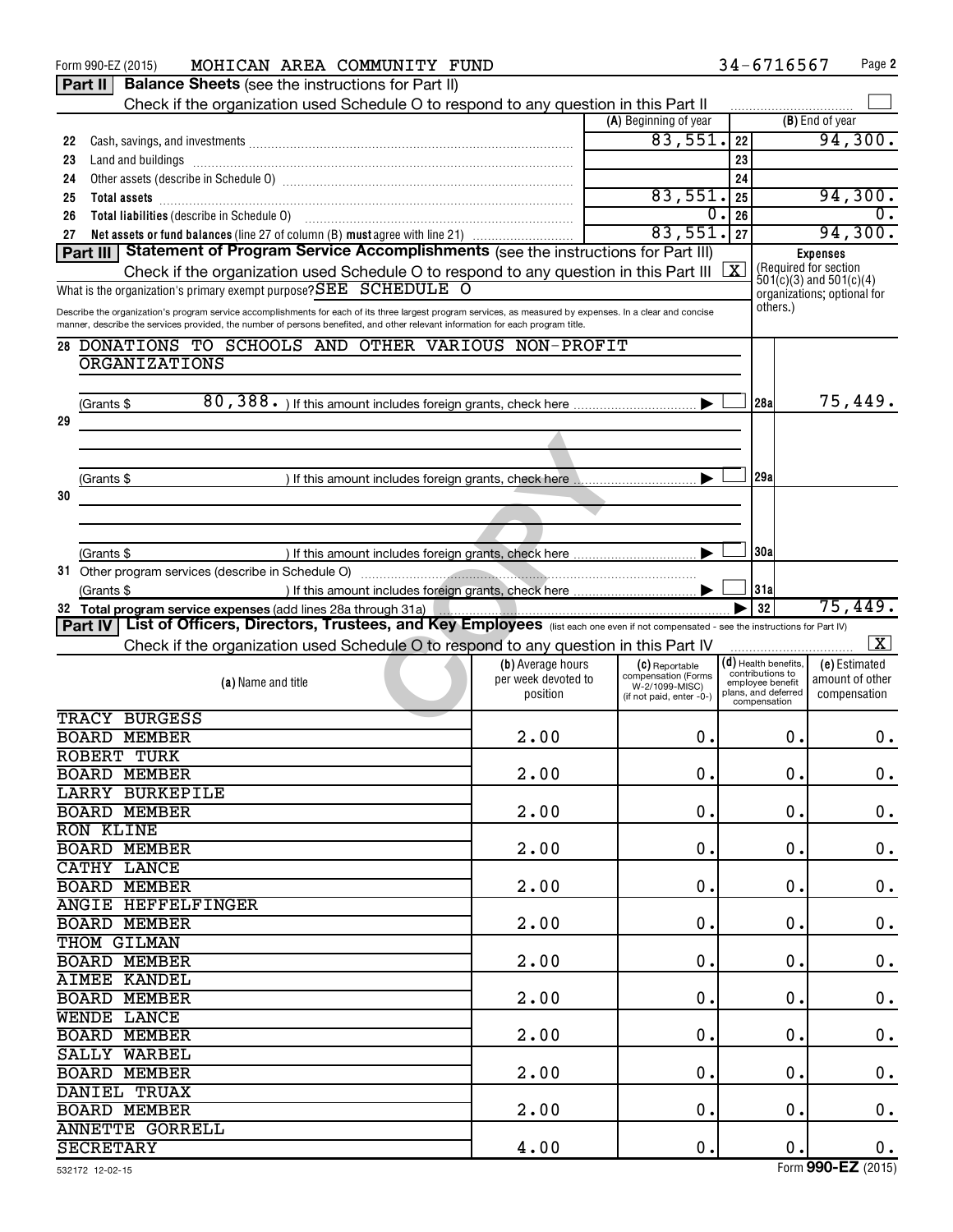|    | Part V<br>Other Information (Note the Schedule A and personal benefit contract statement requirements in the<br>instructions for Part V) Check if the organization used Sch. O to respond to any question in this Part V                                                                                 |                 |               |                         |  |  |  |
|----|----------------------------------------------------------------------------------------------------------------------------------------------------------------------------------------------------------------------------------------------------------------------------------------------------------|-----------------|---------------|-------------------------|--|--|--|
|    |                                                                                                                                                                                                                                                                                                          |                 |               | X <br>Yes No            |  |  |  |
| 33 | Did the organization engage in any significant activity not previously reported to the IRS? If "Yes," provide a detailed description of each                                                                                                                                                             |                 |               |                         |  |  |  |
|    | activity in Schedule O                                                                                                                                                                                                                                                                                   | 33              |               | X                       |  |  |  |
| 34 | Were any significant changes made to the organizing or governing documents? If "Yes," attach a conformed copy of the amended                                                                                                                                                                             |                 |               |                         |  |  |  |
|    | documents if they reflect a change to the organization's name. Otherwise, explain the change on Schedule O (see instructions)<br>.                                                                                                                                                                       |                 |               |                         |  |  |  |
|    | 35a Did the organization have unrelated business gross income of \$1,000 or more during the year from business activities (such as those reported                                                                                                                                                        |                 |               |                         |  |  |  |
|    | on lines 2, 6a, and 7a, among others)?                                                                                                                                                                                                                                                                   | 35a             |               | X                       |  |  |  |
|    |                                                                                                                                                                                                                                                                                                          | 35b             | N/R           |                         |  |  |  |
|    | c Was the organization a section 501(c)(4), 501(c)(5), or 501(c)(6) organization subject to section 6033(e) notice, reporting, and proxy tax                                                                                                                                                             |                 |               | X                       |  |  |  |
| 36 | Did the organization undergo a liquidation, dissolution, termination, or significant disposition of net assets during the year? If "Yes,"                                                                                                                                                                | 35с             |               |                         |  |  |  |
|    |                                                                                                                                                                                                                                                                                                          | 36              |               | х                       |  |  |  |
|    | 0.                                                                                                                                                                                                                                                                                                       |                 |               |                         |  |  |  |
|    |                                                                                                                                                                                                                                                                                                          | 37 <sub>b</sub> |               | х                       |  |  |  |
|    | 38a Did the organization borrow from, or make any loans to, any officer, director, trustee, or key employee or were any such loans made                                                                                                                                                                  |                 |               |                         |  |  |  |
|    |                                                                                                                                                                                                                                                                                                          | 38a             |               | х                       |  |  |  |
|    | N/A<br>38 <sub>b</sub>                                                                                                                                                                                                                                                                                   |                 |               |                         |  |  |  |
| 39 | Section 501(c)(7) organizations. Enter:                                                                                                                                                                                                                                                                  |                 |               |                         |  |  |  |
|    | N/A<br>39a                                                                                                                                                                                                                                                                                               |                 |               |                         |  |  |  |
| b  | N/A<br>39b                                                                                                                                                                                                                                                                                               |                 |               |                         |  |  |  |
|    | 40a Section 501(c)(3) organizations. Enter amount of tax imposed on the organization during the year under:<br>$0$ .<br>$0 \cdot$ ; section 4912 $\triangleright$ $0 \cdot$ ; section 4955 $\triangleright$<br>section $4911$                                                                            |                 |               |                         |  |  |  |
|    | <b>b</b> Section 501(c)(3), 501(c)(4), and 501(c)(29) organizations. Did the organization engage in any section 4958 excess benefit                                                                                                                                                                      |                 |               |                         |  |  |  |
|    | transaction during the year, or did it engage in an excess benefit transaction in a prior year that has not been reported on any                                                                                                                                                                         |                 |               |                         |  |  |  |
|    |                                                                                                                                                                                                                                                                                                          | 40b             |               | х                       |  |  |  |
|    | c Section 501(c)(3), 501(c)(4), and 501(c)(29) organizations. Enter amount of tax imposed on                                                                                                                                                                                                             |                 |               |                         |  |  |  |
|    | 0.<br>organization managers or disqualified persons during the year under sections 4912, 4955, and 4958 [                                                                                                                                                                                                |                 |               |                         |  |  |  |
|    | d Section 501(c)(3), 501(c)(4), and 501(c)(29) organizations. Enter amount of tax on line 40c reimbursed                                                                                                                                                                                                 |                 |               |                         |  |  |  |
|    | 0.<br>by the organization                                                                                                                                                                                                                                                                                |                 |               |                         |  |  |  |
|    | e All organizations. At any time during the tax year, was the organization a party to a prohibited tax shelter                                                                                                                                                                                           |                 |               |                         |  |  |  |
|    | transaction? If "Yes," complete Form 8886-T<br>.                                                                                                                                                                                                                                                         | 40 <sub>e</sub> |               | x                       |  |  |  |
| 41 | List the states with which a copy of this return is filed $\blacktriangleright$ OH<br>Telephone no. > 419.994.3195<br>42a The organization's books are in care of $\triangleright$ THOMAS LUNT                                                                                                           |                 |               |                         |  |  |  |
|    | $ZIP + 4$ $\rightarrow$ 44842<br>Located at > 131 W. MAIN STREET, LOUDONVILLE, OH                                                                                                                                                                                                                        |                 |               |                         |  |  |  |
|    | <b>b</b> At any time during the calendar year, did the organization have an interest in or a signature or other authority                                                                                                                                                                                |                 |               |                         |  |  |  |
|    | over a financial account in a foreign country (such as a bank account, securities account, or other financial                                                                                                                                                                                            |                 | <b>Yes No</b> |                         |  |  |  |
|    | account)?                                                                                                                                                                                                                                                                                                | 42b             |               | X                       |  |  |  |
|    | If "Yes," enter the name of the foreign country: $\blacktriangleright$                                                                                                                                                                                                                                   |                 |               |                         |  |  |  |
|    | See the instructions for exceptions and filing requirements for FinCEN Form 114, Report of Foreign Bank and Financial Accounts (FBAR).                                                                                                                                                                   |                 |               |                         |  |  |  |
|    |                                                                                                                                                                                                                                                                                                          | 42c             |               | x                       |  |  |  |
|    | If "Yes," enter the name of the foreign country: $\blacktriangleright$<br>Section 4947(a)(1) nonexempt charitable trusts filing Form 990-EZ in lieu of Form 1041 - Check here manufactured and the manufactured with the Section 4947(a)(1) nonexempt charitable trusts filing Form 990-EZ in lieu of Fo |                 |               |                         |  |  |  |
| 43 |                                                                                                                                                                                                                                                                                                          | N/A             |               |                         |  |  |  |
|    |                                                                                                                                                                                                                                                                                                          |                 |               |                         |  |  |  |
|    |                                                                                                                                                                                                                                                                                                          |                 |               | Yes  No                 |  |  |  |
|    | 44a Did the organization maintain any donor advised funds during the year? If "Yes," Form 990 must be completed instead of                                                                                                                                                                               |                 |               |                         |  |  |  |
|    |                                                                                                                                                                                                                                                                                                          | 44a             |               | x                       |  |  |  |
|    | b Did the organization operate one or more hospital facilities during the year? If "Yes," Form 990 must be completed instead                                                                                                                                                                             |                 |               |                         |  |  |  |
|    |                                                                                                                                                                                                                                                                                                          | 44b             |               | х                       |  |  |  |
|    |                                                                                                                                                                                                                                                                                                          | 44c             |               | $\overline{\textbf{X}}$ |  |  |  |
|    | d If "Yes" to line 44c, has the organization filed a Form 720 to report these payments? If "No," provide an explanation                                                                                                                                                                                  |                 |               |                         |  |  |  |
|    | in Schedule O                                                                                                                                                                                                                                                                                            | 44d<br>45a      |               | х                       |  |  |  |
|    | <b>b</b> Did the organization receive any payment from or engage in any transaction with a controlled entity within the meaning of section                                                                                                                                                               |                 |               |                         |  |  |  |
|    |                                                                                                                                                                                                                                                                                                          | 45b             |               |                         |  |  |  |

Form 990-EZ (2015) **MOHICAN AREA COMMUNITY FUND** 34-6/I 656/ Page

MOHICAN AREA COMMUNITY FUND 34-6716567

 **990-EZ** Form (2015)

**Page 3**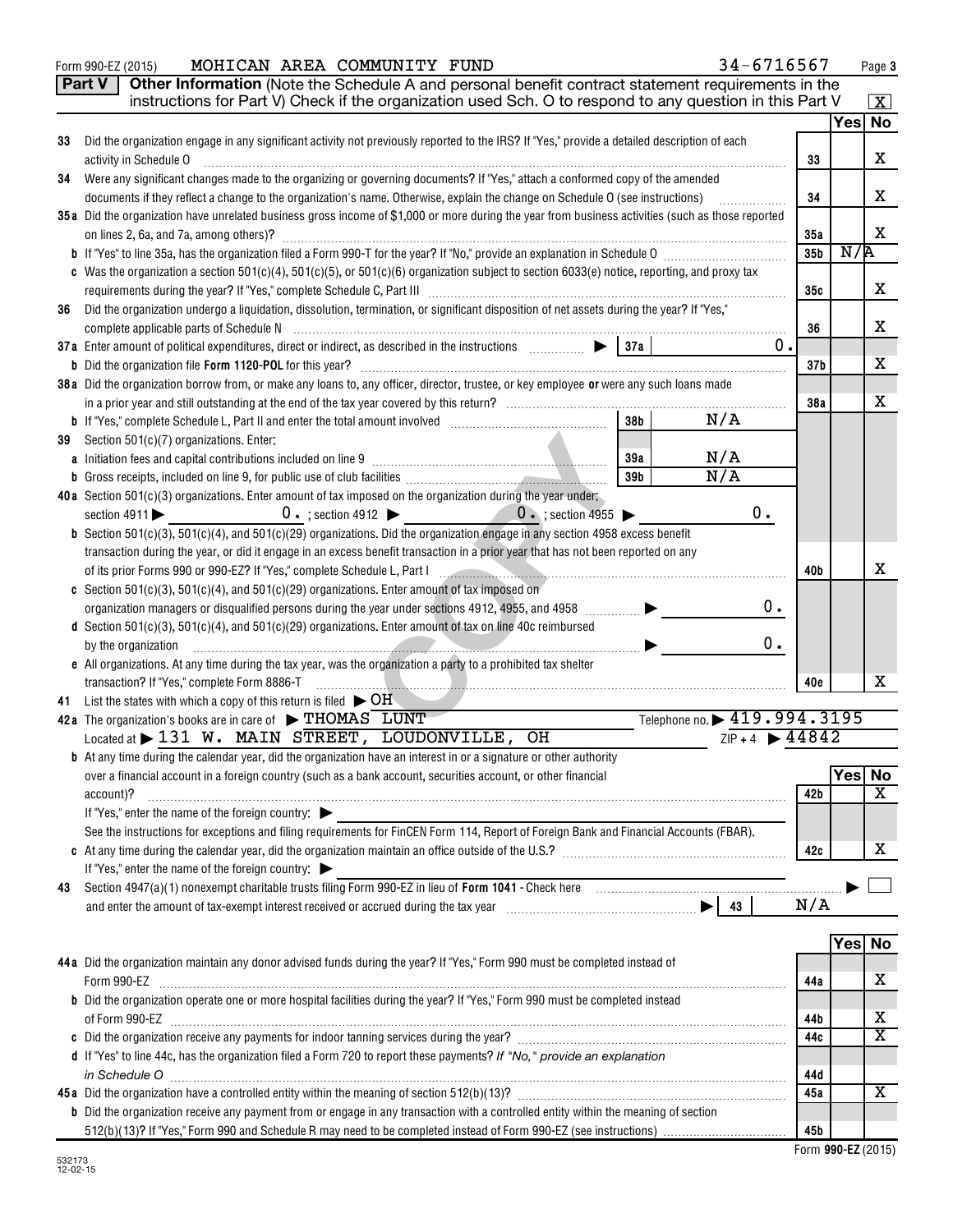| Form 990-EZ (2015)                                  |                      |                                                                                                               |             | MOHICAN AREA COMMUNITY FUND |                                                                                                                                                                                                                |      |                     |                                       | 34-6716567                           |                        |                 | Page 4                  |
|-----------------------------------------------------|----------------------|---------------------------------------------------------------------------------------------------------------|-------------|-----------------------------|----------------------------------------------------------------------------------------------------------------------------------------------------------------------------------------------------------------|------|---------------------|---------------------------------------|--------------------------------------|------------------------|-----------------|-------------------------|
|                                                     |                      |                                                                                                               |             |                             |                                                                                                                                                                                                                |      |                     |                                       |                                      |                        |                 | Yes No                  |
| 46                                                  |                      |                                                                                                               |             |                             | Did the organization engage, directly or indirectly, in political campaign activities on behalf of or in opposition to candidates for public office?                                                           |      |                     |                                       |                                      |                        |                 |                         |
|                                                     |                      |                                                                                                               |             |                             | If "Yes," complete Schedule C, Part I <u>www.communications.communications.communications.com</u>                                                                                                              |      |                     |                                       |                                      | 46                     |                 | X                       |
| Part VI                                             |                      | Section 501(c)(3) organizations only                                                                          |             |                             |                                                                                                                                                                                                                |      |                     |                                       |                                      |                        |                 |                         |
|                                                     |                      |                                                                                                               |             |                             | All section 501(c)(3) organizations must answer questions 47-49b and 52, and complete the tables for lines 50 and 51.                                                                                          |      |                     |                                       |                                      |                        |                 |                         |
|                                                     |                      |                                                                                                               |             |                             |                                                                                                                                                                                                                |      |                     |                                       |                                      |                        |                 |                         |
|                                                     |                      |                                                                                                               |             |                             |                                                                                                                                                                                                                |      |                     |                                       |                                      |                        | <b>Yes</b>      | No                      |
| 47                                                  |                      |                                                                                                               |             |                             | Did the organization engage in lobbying activities or have a section 501(h) election in effect during the tax year? If "Yes," complete Sch. C, Part II                                                         |      |                     |                                       |                                      | 47                     |                 | $\overline{\mathbf{X}}$ |
| 48                                                  |                      |                                                                                                               |             |                             |                                                                                                                                                                                                                |      |                     |                                       |                                      | 48                     |                 | $\overline{\mathbf{X}}$ |
|                                                     |                      |                                                                                                               |             |                             | 49a Did the organization make any transfers to an exempt non-charitable related organization?<br>2010 min. matter or matter containers and the original continuum matter controller that the control of the se |      |                     |                                       |                                      | 49a                    |                 | $\overline{\mathbf{X}}$ |
|                                                     |                      |                                                                                                               |             |                             |                                                                                                                                                                                                                |      |                     |                                       |                                      | 49b                    |                 |                         |
| 50                                                  |                      |                                                                                                               |             |                             | Complete this table for the organization's five highest compensated employees (other than officers, directors, trustees and key employees) who each received more                                              |      |                     |                                       |                                      |                        |                 |                         |
|                                                     |                      | than \$100,000 of compensation from the organization. If there is none, enter "None."                         |             |                             |                                                                                                                                                                                                                |      |                     |                                       |                                      |                        |                 |                         |
|                                                     |                      | (a) Name and title of each employee                                                                           |             |                             | (b) Average hours                                                                                                                                                                                              |      |                     | (C) Reportable                        | (d) Health benefits,                 |                        | (e) Estimated   |                         |
|                                                     |                      |                                                                                                               |             |                             | per week devoted to                                                                                                                                                                                            |      |                     | compensation (Forms<br>W-2/1099-MISC) | contributions to<br>employee benefit |                        | amount of other |                         |
|                                                     |                      |                                                                                                               | <b>NONE</b> |                             | position                                                                                                                                                                                                       |      |                     |                                       | plans, and deferred<br>compensation  |                        | compensation    |                         |
|                                                     |                      |                                                                                                               |             |                             |                                                                                                                                                                                                                |      |                     |                                       |                                      |                        |                 |                         |
|                                                     |                      |                                                                                                               |             |                             |                                                                                                                                                                                                                |      |                     |                                       |                                      |                        |                 |                         |
|                                                     |                      |                                                                                                               |             |                             |                                                                                                                                                                                                                |      |                     |                                       |                                      |                        |                 |                         |
|                                                     |                      |                                                                                                               |             |                             |                                                                                                                                                                                                                |      |                     |                                       |                                      |                        |                 |                         |
|                                                     |                      |                                                                                                               |             |                             |                                                                                                                                                                                                                |      |                     |                                       |                                      |                        |                 |                         |
|                                                     |                      |                                                                                                               |             |                             |                                                                                                                                                                                                                |      |                     |                                       |                                      |                        |                 |                         |
|                                                     |                      |                                                                                                               |             |                             |                                                                                                                                                                                                                |      |                     |                                       |                                      |                        |                 |                         |
|                                                     |                      |                                                                                                               |             |                             |                                                                                                                                                                                                                |      |                     |                                       |                                      |                        |                 |                         |
|                                                     |                      |                                                                                                               |             |                             |                                                                                                                                                                                                                |      |                     |                                       |                                      |                        |                 |                         |
|                                                     |                      |                                                                                                               |             |                             |                                                                                                                                                                                                                |      |                     |                                       |                                      |                        |                 |                         |
|                                                     |                      | organization. If there is none, enter "None."<br>(a) Name and business address of each independent contractor | NONE        |                             |                                                                                                                                                                                                                |      | (b) Type of service |                                       |                                      | (c) Compensation       |                 |                         |
|                                                     |                      |                                                                                                               |             |                             |                                                                                                                                                                                                                |      |                     |                                       |                                      |                        |                 |                         |
|                                                     |                      |                                                                                                               |             |                             |                                                                                                                                                                                                                |      |                     |                                       |                                      |                        |                 |                         |
|                                                     |                      |                                                                                                               |             |                             |                                                                                                                                                                                                                |      |                     |                                       |                                      |                        |                 |                         |
|                                                     |                      |                                                                                                               |             |                             |                                                                                                                                                                                                                |      |                     |                                       |                                      |                        |                 |                         |
|                                                     |                      |                                                                                                               |             |                             |                                                                                                                                                                                                                |      |                     |                                       |                                      |                        |                 |                         |
|                                                     |                      |                                                                                                               |             |                             |                                                                                                                                                                                                                |      |                     |                                       |                                      |                        |                 |                         |
|                                                     |                      |                                                                                                               |             |                             |                                                                                                                                                                                                                |      |                     |                                       |                                      |                        |                 |                         |
|                                                     |                      |                                                                                                               |             |                             |                                                                                                                                                                                                                |      |                     |                                       |                                      |                        |                 |                         |
|                                                     |                      |                                                                                                               |             |                             |                                                                                                                                                                                                                |      |                     |                                       |                                      |                        |                 |                         |
|                                                     |                      |                                                                                                               |             |                             |                                                                                                                                                                                                                |      |                     |                                       |                                      |                        |                 |                         |
|                                                     |                      | d Total number of other independent contractors each receiving over \$100,000                                 |             |                             |                                                                                                                                                                                                                |      |                     |                                       |                                      |                        |                 |                         |
| 52                                                  |                      |                                                                                                               |             |                             | Did the organization complete Schedule A? Note: All section 501(c)(3) organizations must attach a                                                                                                              |      |                     |                                       |                                      |                        |                 |                         |
|                                                     | completed Schedule A |                                                                                                               |             |                             |                                                                                                                                                                                                                |      |                     |                                       |                                      | $\boxed{\text{X}}$ Yes |                 | No                      |
|                                                     |                      |                                                                                                               |             |                             | Under penalties of perjury, I declare that I have examined this return, including accompanying schedules and statements, and to the best of my knowledge and belief, it is                                     |      |                     |                                       |                                      |                        |                 |                         |
|                                                     |                      |                                                                                                               |             |                             | true, correct, and complete. Declaration of preparer (other than officer) is based on all information of which preparer has any knowledge.                                                                     |      |                     |                                       |                                      |                        |                 |                         |
|                                                     |                      |                                                                                                               |             |                             |                                                                                                                                                                                                                |      |                     |                                       |                                      |                        |                 |                         |
| Sign                                                |                      | Signature of officer                                                                                          |             |                             |                                                                                                                                                                                                                |      |                     |                                       | Date                                 |                        |                 |                         |
| <b>Here</b>                                         |                      | THOMAS LUNT,                                                                                                  | TREASURER   |                             |                                                                                                                                                                                                                |      |                     |                                       |                                      |                        |                 |                         |
|                                                     |                      | Type or print name and title                                                                                  |             |                             |                                                                                                                                                                                                                |      |                     |                                       |                                      |                        |                 |                         |
|                                                     |                      | Print/Type preparer's name                                                                                    |             | Preparer's signature        |                                                                                                                                                                                                                | Date |                     | Check                                 | <b>PTIN</b><br>ΙŤ                    |                        |                 |                         |
| Paid                                                |                      |                                                                                                               |             |                             |                                                                                                                                                                                                                |      |                     | self-employed                         |                                      |                        |                 |                         |
| 08/09/16<br>THOMAS M. BANKS, CPA<br><b>Preparer</b> |                      |                                                                                                               |             |                             |                                                                                                                                                                                                                |      |                     |                                       |                                      | P00084366              |                 |                         |
| <b>Use Only</b>                                     |                      | Firm's name BANKS & ASSOCIATES CPA'S,                                                                         |             |                             | <b>TTC</b>                                                                                                                                                                                                     |      |                     |                                       | Firm's EIN > 20-2915114              |                        |                 |                         |
|                                                     |                      | Firm's address > 386 MARION AVENUE                                                                            |             |                             |                                                                                                                                                                                                                |      |                     | Phone no.                             |                                      | 419.525.2828           |                 |                         |
|                                                     |                      |                                                                                                               |             | MANSFIELD, OH 44903         |                                                                                                                                                                                                                |      |                     |                                       |                                      |                        |                 |                         |
|                                                     |                      |                                                                                                               |             |                             |                                                                                                                                                                                                                |      |                     |                                       |                                      | $X$ Yes                |                 | <b>No</b>               |

**990-EZ**  Form (2015)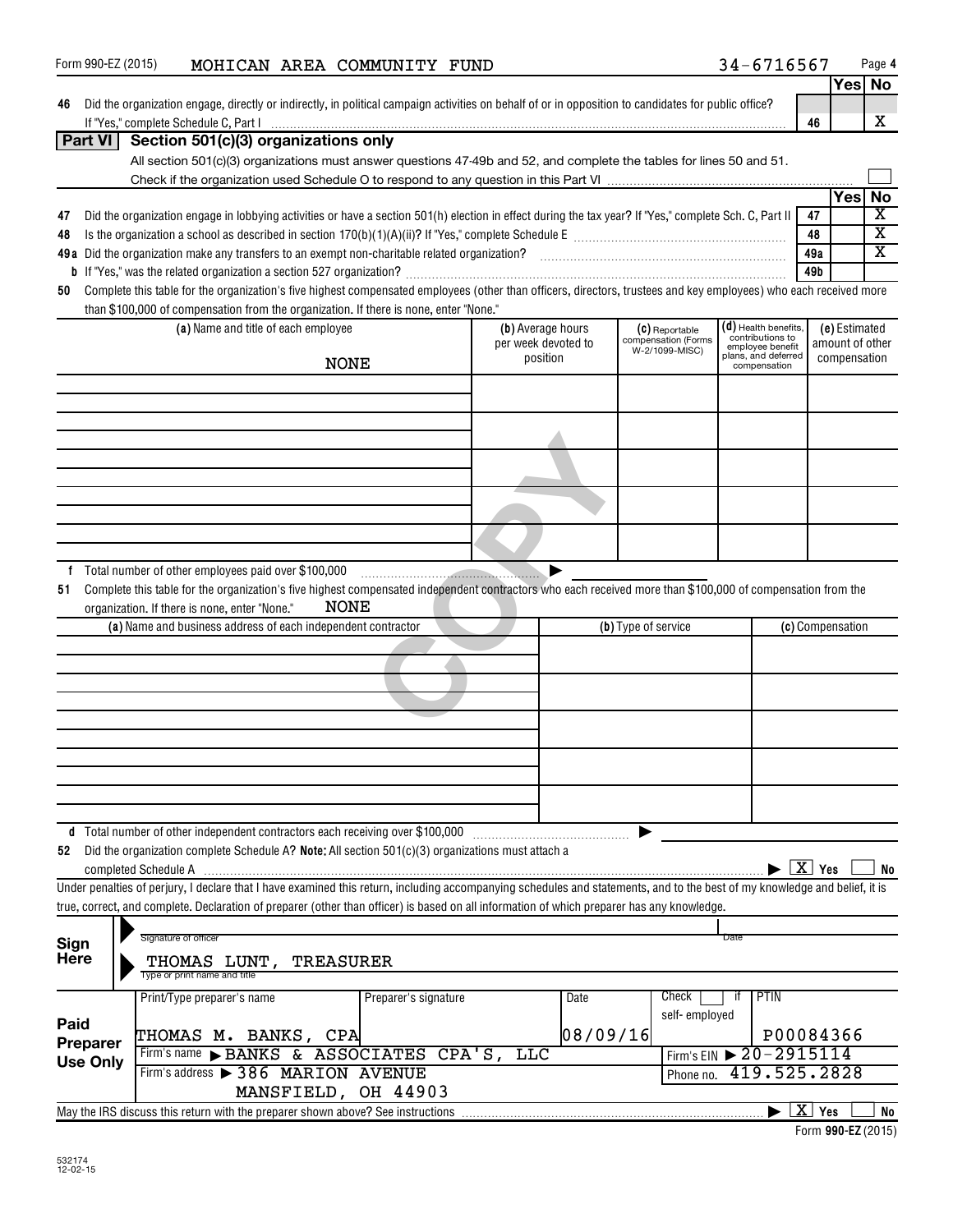Department of the Treasury Internal Revenue Service

| (Form 990 or 990-EZ) |  |  |  |  |
|----------------------|--|--|--|--|
|----------------------|--|--|--|--|

# Form 990 or 990-EZ) **Public Charity Status and Public Support**<br>
Complete if the organization is a section 501(c)(3) organization or a section<br> **2015**

**4947(a)(1) nonexempt charitable trust.**

| Attach to Form 990 or Form 990-EZ. |  |  |
|------------------------------------|--|--|
|------------------------------------|--|--|

**Information about Schedule A (Form 990 or 990-EZ) and its instructions is at |**  *www.irs.gov/form990.*

| <b>Open to Public</b><br>Inspection |
|-------------------------------------|

OMB No. 1545-0047

|  | Name of the organization |
|--|--------------------------|
|--|--------------------------|

|                     | <b>Employer identification number</b><br>Name of the organization                                                                            |                                                                                                                                                                                      |          |                                                      |                                            |    |                        |  |                    |  |  |  |
|---------------------|----------------------------------------------------------------------------------------------------------------------------------------------|--------------------------------------------------------------------------------------------------------------------------------------------------------------------------------------|----------|------------------------------------------------------|--------------------------------------------|----|------------------------|--|--------------------|--|--|--|
|                     | 34-6716567<br>MOHICAN AREA COMMUNITY FUND<br>Reason for Public Charity Status (All organizations must complete this part.) See instructions. |                                                                                                                                                                                      |          |                                                      |                                            |    |                        |  |                    |  |  |  |
| Part I              |                                                                                                                                              |                                                                                                                                                                                      |          |                                                      |                                            |    |                        |  |                    |  |  |  |
|                     |                                                                                                                                              | The organization is not a private foundation because it is: (For lines 1 through 11, check only one box.)                                                                            |          |                                                      |                                            |    |                        |  |                    |  |  |  |
| 1                   |                                                                                                                                              | A church, convention of churches, or association of churches described in section 170(b)(1)(A)(i).                                                                                   |          |                                                      |                                            |    |                        |  |                    |  |  |  |
| 2                   |                                                                                                                                              | A school described in section 170(b)(1)(A)(ii). (Attach Schedule E (Form 990 or 990-EZ).)                                                                                            |          |                                                      |                                            |    |                        |  |                    |  |  |  |
| 3                   |                                                                                                                                              | A hospital or a cooperative hospital service organization described in section 170(b)(1)(A)(iii).                                                                                    |          |                                                      |                                            |    |                        |  |                    |  |  |  |
| 4                   |                                                                                                                                              | A medical research organization operated in conjunction with a hospital described in section 170(b)(1)(A)(iii). Enter the hospital's name,                                           |          |                                                      |                                            |    |                        |  |                    |  |  |  |
|                     |                                                                                                                                              | city, and state:                                                                                                                                                                     |          |                                                      |                                            |    |                        |  |                    |  |  |  |
| 5                   |                                                                                                                                              | An organization operated for the benefit of a college or university owned or operated by a governmental unit described in                                                            |          |                                                      |                                            |    |                        |  |                    |  |  |  |
|                     |                                                                                                                                              | section 170(b)(1)(A)(iv). (Complete Part II.)                                                                                                                                        |          |                                                      |                                            |    |                        |  |                    |  |  |  |
| 6<br>$\overline{7}$ | $\boxed{\text{X}}$                                                                                                                           | A federal, state, or local government or governmental unit described in section 170(b)(1)(A)(v).                                                                                     |          |                                                      |                                            |    |                        |  |                    |  |  |  |
|                     |                                                                                                                                              | An organization that normally receives a substantial part of its support from a governmental unit or from the general public described in                                            |          |                                                      |                                            |    |                        |  |                    |  |  |  |
|                     |                                                                                                                                              | section 170(b)(1)(A)(vi). (Complete Part II.)                                                                                                                                        |          |                                                      |                                            |    |                        |  |                    |  |  |  |
| 8                   |                                                                                                                                              | A community trust described in section 170(b)(1)(A)(vi). (Complete Part II.)                                                                                                         |          |                                                      |                                            |    |                        |  |                    |  |  |  |
| 9                   |                                                                                                                                              | An organization that normally receives: (1) more than 33 1/3% of its support from contributions, membership fees, and gross receipts from                                            |          |                                                      |                                            |    |                        |  |                    |  |  |  |
|                     |                                                                                                                                              | activities related to its exempt functions - subject to certain exceptions, and (2) no more than 33 1/3% of its support from gross investment                                        |          |                                                      |                                            |    |                        |  |                    |  |  |  |
|                     |                                                                                                                                              | income and unrelated business taxable income (less section 511 tax) from businesses acquired by the organization after June 30, 1975.<br>See section 509(a)(2). (Complete Part III.) |          |                                                      |                                            |    |                        |  |                    |  |  |  |
| 10                  |                                                                                                                                              | An organization organized and operated exclusively to test for public safety. See section 509(a)(4).                                                                                 |          |                                                      |                                            |    |                        |  |                    |  |  |  |
| 11                  |                                                                                                                                              | An organization organized and operated exclusively for the benefit of, to perform the functions of, or to carry out the purposes of one or                                           |          |                                                      |                                            |    |                        |  |                    |  |  |  |
|                     |                                                                                                                                              | more publicly supported organizations described in section 509(a)(1) or section 509(a)(2). See section 509(a)(3). Check the box in                                                   |          |                                                      |                                            |    |                        |  |                    |  |  |  |
|                     |                                                                                                                                              | lines 11a through 11d that describes the type of supporting organization and complete lines 11e, 11f, and 11g.                                                                       |          |                                                      |                                            |    |                        |  |                    |  |  |  |
| а                   |                                                                                                                                              | Type I. A supporting organization operated, supervised, or controlled by its supported organization(s), typically by giving                                                          |          |                                                      |                                            |    |                        |  |                    |  |  |  |
|                     |                                                                                                                                              | the supported organization(s) the power to regularly appoint or elect a majority of the directors or trustees of the supporting                                                      |          |                                                      |                                            |    |                        |  |                    |  |  |  |
|                     |                                                                                                                                              | organization. You must complete Part IV, Sections A and B.                                                                                                                           |          |                                                      |                                            |    |                        |  |                    |  |  |  |
| b                   |                                                                                                                                              | Type II. A supporting organization supervised or controlled in connection with its supported organization(s), by having                                                              |          |                                                      |                                            |    |                        |  |                    |  |  |  |
|                     |                                                                                                                                              | control or management of the supporting organization vested in the same persons that control or manage the supported                                                                 |          |                                                      |                                            |    |                        |  |                    |  |  |  |
|                     |                                                                                                                                              | organization(s). You must complete Part IV, Sections A and C.                                                                                                                        |          |                                                      |                                            |    |                        |  |                    |  |  |  |
|                     |                                                                                                                                              | Type III functionally integrated. A supporting organization operated in connection with, and functionally integrated with,                                                           |          |                                                      |                                            |    |                        |  |                    |  |  |  |
|                     |                                                                                                                                              | its supported organization(s) (see instructions). You must complete Part IV, Sections A, D, and E.                                                                                   |          |                                                      |                                            |    |                        |  |                    |  |  |  |
| d                   |                                                                                                                                              | Type III non-functionally integrated. A supporting organization operated in connection with its supported organization(s)                                                            |          |                                                      |                                            |    |                        |  |                    |  |  |  |
|                     |                                                                                                                                              | that is not functionally integrated. The organization generally must satisfy a distribution requirement and an attentiveness                                                         |          |                                                      |                                            |    |                        |  |                    |  |  |  |
|                     |                                                                                                                                              | requirement (see instructions). You must complete Part IV, Sections A and D, and Part V.                                                                                             |          |                                                      |                                            |    |                        |  |                    |  |  |  |
| е                   |                                                                                                                                              | Check this box if the organization received a written determination from the IRS that it is a Type I, Type II, Type III                                                              |          |                                                      |                                            |    |                        |  |                    |  |  |  |
|                     |                                                                                                                                              | functionally integrated, or Type III non-functionally integrated supporting organization.                                                                                            |          |                                                      |                                            |    |                        |  |                    |  |  |  |
|                     |                                                                                                                                              |                                                                                                                                                                                      |          |                                                      |                                            |    |                        |  |                    |  |  |  |
|                     |                                                                                                                                              | g Provide the following information about the supported organization(s).                                                                                                             |          |                                                      |                                            |    |                        |  |                    |  |  |  |
|                     |                                                                                                                                              | (i) Name of supported                                                                                                                                                                | (ii) EIN | (iii) Type of organization                           | (iv) Is the organization<br>listed in your |    | (v) Amount of monetary |  | (vi) Amount of     |  |  |  |
|                     |                                                                                                                                              | organization                                                                                                                                                                         |          | (described on lines 1-9<br>above (see instructions)) | governing document?                        |    | support (see           |  | other support (see |  |  |  |
|                     |                                                                                                                                              |                                                                                                                                                                                      |          |                                                      | Yes                                        | No | instructions)          |  | instructions)      |  |  |  |
|                     |                                                                                                                                              |                                                                                                                                                                                      |          |                                                      |                                            |    |                        |  |                    |  |  |  |
|                     |                                                                                                                                              |                                                                                                                                                                                      |          |                                                      |                                            |    |                        |  |                    |  |  |  |
|                     |                                                                                                                                              |                                                                                                                                                                                      |          |                                                      |                                            |    |                        |  |                    |  |  |  |
|                     |                                                                                                                                              |                                                                                                                                                                                      |          |                                                      |                                            |    |                        |  |                    |  |  |  |
|                     |                                                                                                                                              |                                                                                                                                                                                      |          |                                                      |                                            |    |                        |  |                    |  |  |  |
|                     |                                                                                                                                              |                                                                                                                                                                                      |          |                                                      |                                            |    |                        |  |                    |  |  |  |
|                     |                                                                                                                                              |                                                                                                                                                                                      |          |                                                      |                                            |    |                        |  |                    |  |  |  |
|                     |                                                                                                                                              |                                                                                                                                                                                      |          |                                                      |                                            |    |                        |  |                    |  |  |  |
| Total               |                                                                                                                                              |                                                                                                                                                                                      |          |                                                      |                                            |    |                        |  |                    |  |  |  |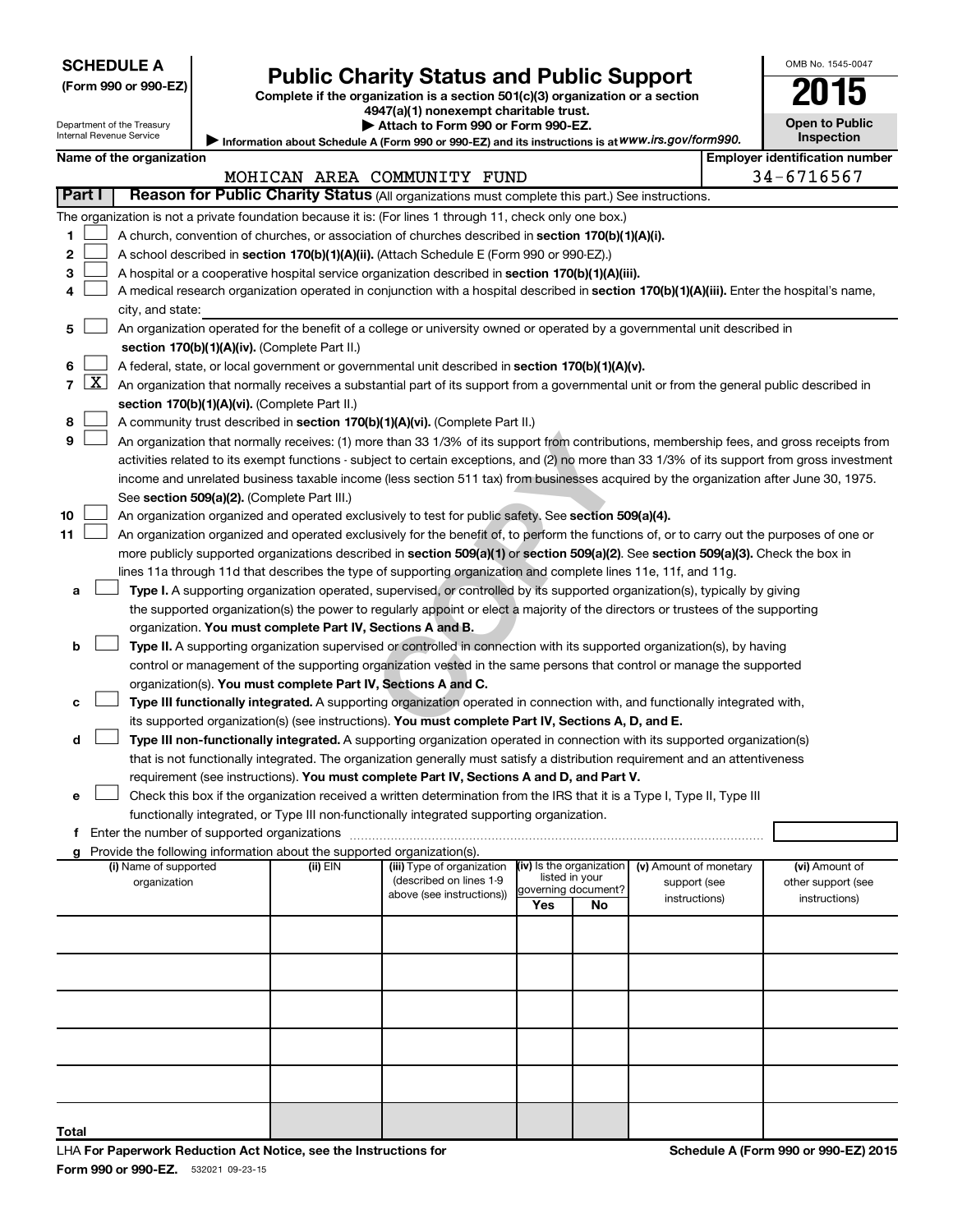### Schedule A (Form 990 or 990-EZ) 2015 MOHICAN AREA COMMUNITY FUND  $34-6716567$  Page

34-6716567 Page 2

(Complete only if you checked the box on line 5, 7, or 8 of Part I or if the organization failed to qualify under Part III. If the organization fails to qualify under the tests listed below, please complete Part III.) **Part II Support Schedule for Organizations Described in Sections 170(b)(1)(A)(iv) and 170(b)(1)(A)(vi)**

|    | <b>Section A. Public Support</b>                                                                                                                                                                                               |                       |          |            |                       |          |                                          |
|----|--------------------------------------------------------------------------------------------------------------------------------------------------------------------------------------------------------------------------------|-----------------------|----------|------------|-----------------------|----------|------------------------------------------|
|    | Calendar year (or fiscal year beginning in)                                                                                                                                                                                    | (a) 2011              | (b) 2012 | $(c)$ 2013 | $(d)$ 2014            | (e) 2015 | (f) Total                                |
|    | 1 Gifts, grants, contributions, and                                                                                                                                                                                            |                       |          |            |                       |          |                                          |
|    | membership fees received. (Do not                                                                                                                                                                                              |                       |          |            |                       |          |                                          |
|    | include any "unusual grants.")                                                                                                                                                                                                 | 47,317.               | 66,879.  | 61,011.    | 87,954.               | 80,388.  | 343,549.                                 |
|    | 2 Tax revenues levied for the organ-                                                                                                                                                                                           |                       |          |            |                       |          |                                          |
|    | ization's benefit and either paid to                                                                                                                                                                                           |                       |          |            |                       |          |                                          |
|    | or expended on its behalf                                                                                                                                                                                                      |                       |          |            |                       |          |                                          |
|    | 3 The value of services or facilities                                                                                                                                                                                          |                       |          |            |                       |          |                                          |
|    | furnished by a governmental unit to                                                                                                                                                                                            |                       |          |            |                       |          |                                          |
|    | the organization without charge                                                                                                                                                                                                |                       |          |            |                       |          |                                          |
|    | 4 Total. Add lines 1 through 3                                                                                                                                                                                                 | 47,317.               | 66,879.  | 61,011.    | 87,954.               | 80,388.  | 343,549.                                 |
| 5. | The portion of total contributions                                                                                                                                                                                             |                       |          |            |                       |          |                                          |
|    | by each person (other than a                                                                                                                                                                                                   |                       |          |            |                       |          |                                          |
|    | governmental unit or publicly                                                                                                                                                                                                  |                       |          |            |                       |          |                                          |
|    | supported organization) included                                                                                                                                                                                               |                       |          |            |                       |          |                                          |
|    | on line 1 that exceeds 2% of the                                                                                                                                                                                               |                       |          |            |                       |          |                                          |
|    | amount shown on line 11,                                                                                                                                                                                                       |                       |          |            |                       |          |                                          |
|    | column (f)                                                                                                                                                                                                                     |                       |          |            |                       |          |                                          |
|    | 6 Public support. Subtract line 5 from line 4.                                                                                                                                                                                 |                       |          |            |                       |          | 343,549.                                 |
|    | <b>Section B. Total Support</b>                                                                                                                                                                                                |                       |          |            |                       |          |                                          |
|    | Calendar year (or fiscal year beginning in)                                                                                                                                                                                    | (a) 2011              | (b) 2012 | $(c)$ 2013 | $(d)$ 2014            | (e) 2015 |                                          |
|    | <b>7</b> Amounts from line 4                                                                                                                                                                                                   | $\overline{47,317}$ . | 66,879.  | 61,011     | $\overline{87,954}$ . | 80,388.  | (f) Total $343, 549$ .                   |
|    | 8 Gross income from interest,                                                                                                                                                                                                  |                       |          |            |                       |          |                                          |
|    | dividends, payments received on                                                                                                                                                                                                |                       |          |            |                       |          |                                          |
|    | securities loans, rents, royalties                                                                                                                                                                                             |                       |          |            |                       |          |                                          |
|    | and income from similar sources                                                                                                                                                                                                | 82.                   | 66.      | 46         | 30.                   | 34.      | 258.                                     |
|    | <b>9</b> Net income from unrelated business                                                                                                                                                                                    |                       |          |            |                       |          |                                          |
|    | activities, whether or not the                                                                                                                                                                                                 |                       |          |            |                       |          |                                          |
|    | business is regularly carried on                                                                                                                                                                                               |                       |          |            |                       |          |                                          |
|    | 10 Other income. Do not include gain                                                                                                                                                                                           |                       |          |            |                       |          |                                          |
|    | or loss from the sale of capital                                                                                                                                                                                               |                       |          |            |                       |          |                                          |
|    | assets (Explain in Part VI.)                                                                                                                                                                                                   |                       |          |            |                       |          |                                          |
|    | 11 Total support. Add lines 7 through 10                                                                                                                                                                                       |                       |          |            |                       |          | 343,807.                                 |
|    | <b>12</b> Gross receipts from related activities, etc. (see instructions)                                                                                                                                                      |                       |          |            |                       | 12       |                                          |
|    | 13 First five years. If the Form 990 is for the organization's first, second, third, fourth, or fifth tax year as a section 501(c)(3)                                                                                          |                       |          |            |                       |          |                                          |
|    | organization, check this box and stop here                                                                                                                                                                                     |                       |          |            |                       |          |                                          |
|    | Section C. Computation of Public Support Percentage                                                                                                                                                                            |                       |          |            |                       |          |                                          |
|    |                                                                                                                                                                                                                                |                       |          |            |                       | 14       | 99.92<br>$\%$                            |
|    |                                                                                                                                                                                                                                |                       |          |            |                       | 15       | 99.88<br>%                               |
|    | 16a 33 1/3% support test - 2015. If the organization did not check the box on line 13, and line 14 is 33 1/3% or more, check this box and                                                                                      |                       |          |            |                       |          |                                          |
|    | stop here. The organization qualifies as a publicly supported organization manufactured content and the support of the state of the state of the state of the state of the state of the state of the state of the state of the |                       |          |            |                       |          | $\blacktriangleright$ $\boxed{\text{X}}$ |
|    | b 33 1/3% support test - 2014. If the organization did not check a box on line 13 or 16a, and line 15 is 33 1/3% or more, check this box                                                                                       |                       |          |            |                       |          |                                          |
|    | and stop here. The organization qualifies as a publicly supported organization [11,111] and stop here. The organization [11] and stop here. The organization [11] and stop here. The organization [11] and stop here is a publ |                       |          |            |                       |          |                                          |
|    | 17a 10% -facts-and-circumstances test - 2015. If the organization did not check a box on line 13, 16a, or 16b, and line 14 is 10% or more,                                                                                     |                       |          |            |                       |          |                                          |
|    | and if the organization meets the "facts-and-circumstances" test, check this box and stop here. Explain in Part VI how the organization                                                                                        |                       |          |            |                       |          |                                          |
|    |                                                                                                                                                                                                                                |                       |          |            |                       |          |                                          |
|    | <b>b 10%</b> -facts-and-circumstances test - 2014. If the organization did not check a box on line 13, 16a, 16b, or 17a, and line 15 is 10% or                                                                                 |                       |          |            |                       |          |                                          |
|    |                                                                                                                                                                                                                                |                       |          |            |                       |          |                                          |
|    | more, and if the organization meets the "facts-and-circumstances" test, check this box and stop here. Explain in Part VI how the                                                                                               |                       |          |            |                       |          |                                          |
|    | organization meets the "facts-and-circumstances" test. The organization qualifies as a publicly supported organization                                                                                                         |                       |          |            |                       |          |                                          |
|    | 18 Private foundation. If the organization did not check a box on line 13, 16a, 16b, 17a, or 17b, check this box and see instructions                                                                                          |                       |          |            |                       |          |                                          |

**Schedule A (Form 990 or 990-EZ) 2015**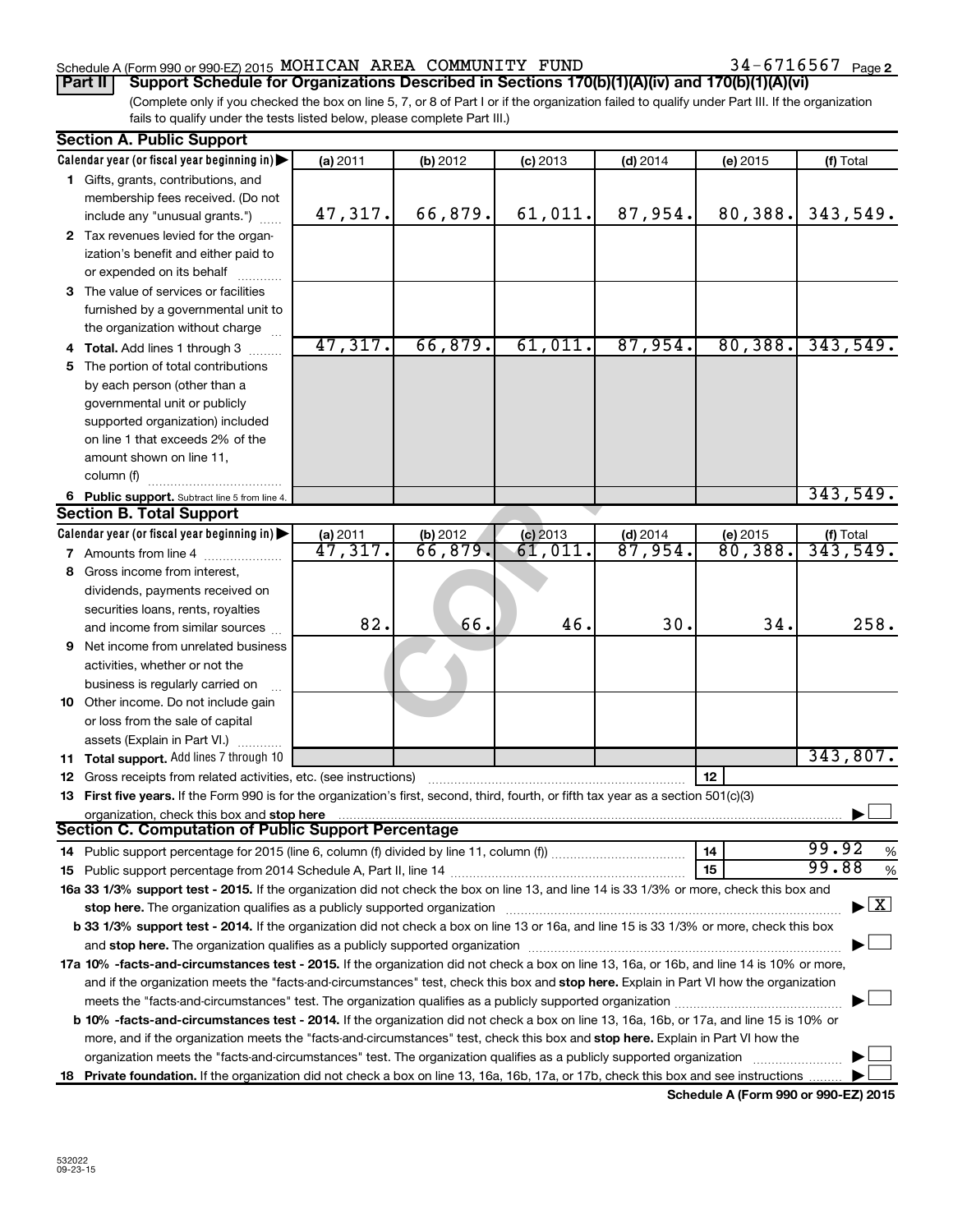### Schedule A (Form 990 or 990-EZ) 2015 MOHICAN AREA COMMUNITY FUND  $34-6716567$  Page **Part III Support Schedule for Organizations Described in Section 509(a)(2)**

(Complete only if you checked the box on line 9 of Part I or if the organization failed to qualify under Part II. If the organization fails to qualify under the tests listed below, please complete Part II.)

| <b>Section A. Public Support</b>                                                                                                                                                                                               |          |          |            |            |          |                                      |
|--------------------------------------------------------------------------------------------------------------------------------------------------------------------------------------------------------------------------------|----------|----------|------------|------------|----------|--------------------------------------|
| Calendar year (or fiscal year beginning in)                                                                                                                                                                                    | (a) 2011 | (b) 2012 | $(c)$ 2013 | $(d)$ 2014 | (e) 2015 | (f) Total                            |
| 1 Gifts, grants, contributions, and                                                                                                                                                                                            |          |          |            |            |          |                                      |
| membership fees received. (Do not                                                                                                                                                                                              |          |          |            |            |          |                                      |
| include any "unusual grants.")                                                                                                                                                                                                 |          |          |            |            |          |                                      |
| 2 Gross receipts from admissions,<br>merchandise sold or services per-<br>formed, or facilities furnished in<br>any activity that is related to the<br>organization's tax-exempt purpose                                       |          |          |            |            |          |                                      |
| 3 Gross receipts from activities that                                                                                                                                                                                          |          |          |            |            |          |                                      |
| are not an unrelated trade or bus-<br>iness under section 513                                                                                                                                                                  |          |          |            |            |          |                                      |
| 4 Tax revenues levied for the organ-                                                                                                                                                                                           |          |          |            |            |          |                                      |
| ization's benefit and either paid to                                                                                                                                                                                           |          |          |            |            |          |                                      |
| or expended on its behalf                                                                                                                                                                                                      |          |          |            |            |          |                                      |
| 5 The value of services or facilities                                                                                                                                                                                          |          |          |            |            |          |                                      |
| furnished by a governmental unit to                                                                                                                                                                                            |          |          |            |            |          |                                      |
| the organization without charge                                                                                                                                                                                                |          |          |            |            |          |                                      |
| <b>6 Total.</b> Add lines 1 through 5                                                                                                                                                                                          |          |          |            |            |          |                                      |
| 7a Amounts included on lines 1, 2, and                                                                                                                                                                                         |          |          |            |            |          |                                      |
| 3 received from disqualified persons                                                                                                                                                                                           |          |          |            |            |          |                                      |
| <b>b</b> Amounts included on lines 2 and 3 received<br>from other than disqualified persons that<br>exceed the greater of \$5,000 or 1% of the<br>amount on line 13 for the year                                               |          |          |            |            |          |                                      |
| c Add lines 7a and 7b                                                                                                                                                                                                          |          |          |            |            |          |                                      |
| 8 Public support. (Subtract line 7c from line 6.)                                                                                                                                                                              |          |          |            |            |          |                                      |
| <b>Section B. Total Support</b>                                                                                                                                                                                                |          |          |            |            |          |                                      |
| Calendar year (or fiscal year beginning in) $\blacktriangleright$                                                                                                                                                              | (a) 2011 | (b) 2012 | $(c)$ 2013 | $(d)$ 2014 | (e) 2015 | (f) Total                            |
| <b>9</b> Amounts from line 6                                                                                                                                                                                                   |          |          |            |            |          |                                      |
| <b>10a</b> Gross income from interest,<br>dividends, payments received on<br>securities loans, rents, royalties<br>and income from similar sources                                                                             |          |          |            |            |          |                                      |
| <b>b</b> Unrelated business taxable income                                                                                                                                                                                     |          |          |            |            |          |                                      |
| (less section 511 taxes) from businesses<br>acquired after June 30, 1975<br>1.1.1.1.1.1.1.1.1                                                                                                                                  |          |          |            |            |          |                                      |
| c Add lines 10a and 10b                                                                                                                                                                                                        |          |          |            |            |          |                                      |
| <b>11</b> Net income from unrelated business<br>activities not included in line 10b.<br>whether or not the business is<br>regularly carried on                                                                                 |          |          |            |            |          |                                      |
| 12 Other income. Do not include gain<br>or loss from the sale of capital<br>assets (Explain in Part VI.)                                                                                                                       |          |          |            |            |          |                                      |
| <b>13</b> Total support. (Add lines 9, 10c, 11, and 12.)                                                                                                                                                                       |          |          |            |            |          |                                      |
| 14 First five years. If the Form 990 is for the organization's first, second, third, fourth, or fifth tax year as a section 501(c)(3) organization,                                                                            |          |          |            |            |          |                                      |
| check this box and stop here Mathematical Communication and stop here Mathematical Communication and stop here Mathematical Communication and Stop here Mathematical Communication and Stop here Mathematical Communication an |          |          |            |            |          |                                      |
| <b>Section C. Computation of Public Support Percentage</b>                                                                                                                                                                     |          |          |            |            |          |                                      |
|                                                                                                                                                                                                                                |          |          |            |            | 15       | %                                    |
| 16 Public support percentage from 2014 Schedule A, Part III, line 15                                                                                                                                                           |          |          |            |            | 16       | %                                    |
| Section D. Computation of Investment Income Percentage                                                                                                                                                                         |          |          |            |            |          |                                      |
|                                                                                                                                                                                                                                |          |          |            |            | 17       | %                                    |
| 18 Investment income percentage from 2014 Schedule A, Part III, line 17                                                                                                                                                        |          |          |            |            | 18       | %                                    |
| 19a 33 1/3% support tests - 2015. If the organization did not check the box on line 14, and line 15 is more than 33 1/3%, and line 17 is not                                                                                   |          |          |            |            |          |                                      |
| more than 33 1/3%, check this box and stop here. The organization qualifies as a publicly supported organization                                                                                                               |          |          |            |            |          |                                      |
| <b>b 33 1/3% support tests - 2014.</b> If the organization did not check a box on line 14 or line 19a, and line 16 is more than 33 1/3%, and                                                                                   |          |          |            |            |          |                                      |
| line 18 is not more than 33 1/3%, check this box and stop here. The organization qualifies as a publicly supported organization                                                                                                |          |          |            |            |          |                                      |
|                                                                                                                                                                                                                                |          |          |            |            |          |                                      |
| 532023 09-23-15                                                                                                                                                                                                                |          |          |            |            |          | Schedule A (Form 990 or 990-EZ) 2015 |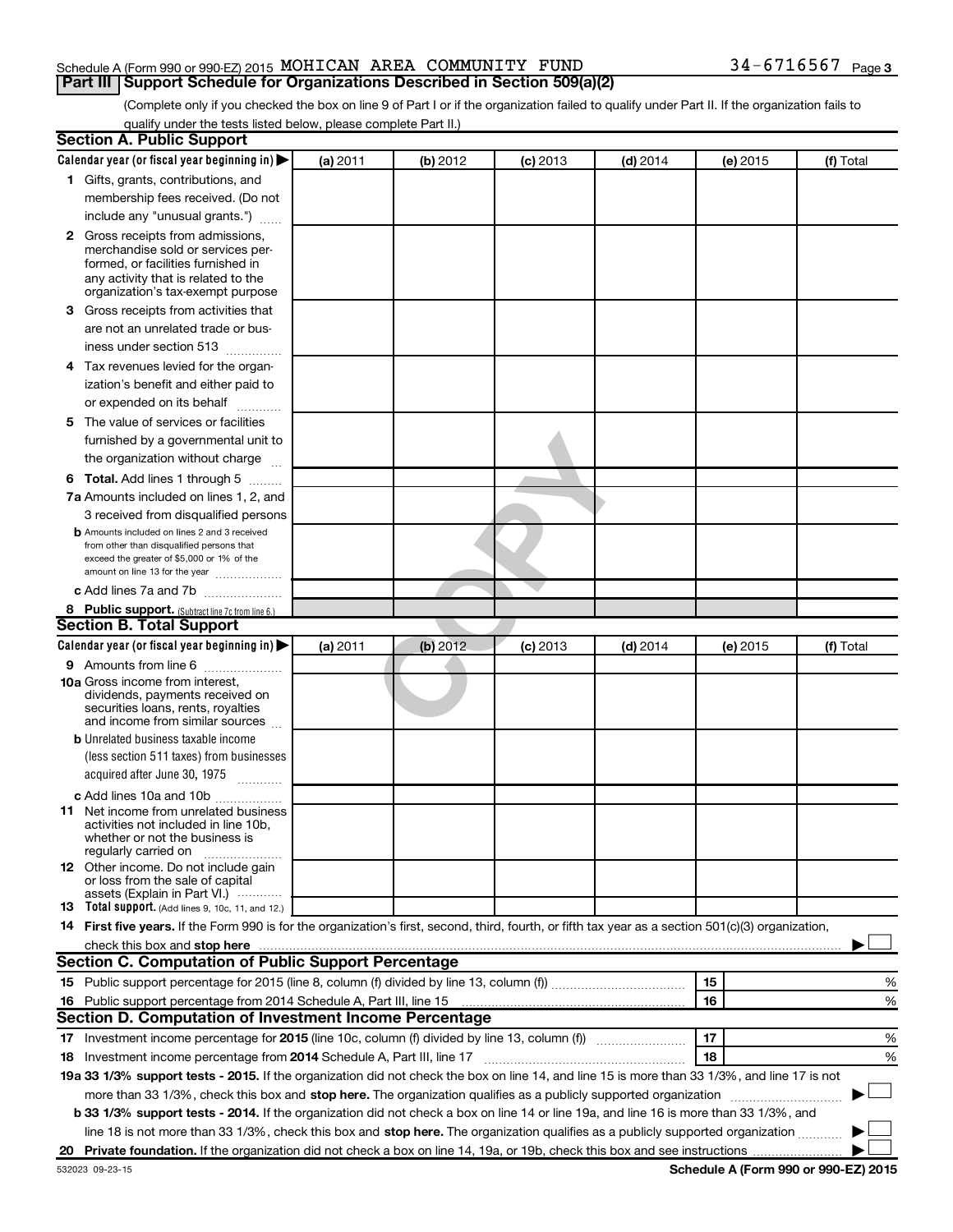### Schedule A (Form 990 or 990-EZ) 2015 MOHICAN AREA COMMUNITY FUND  $34-6716567$  Page

### **Part IV Supporting Organizations**

(Complete only if you checked a box in line 11 on Part I. If you checked 11a of Part I, complete Sections A and B. If you checked 11b of Part I, complete Sections A and C. If you checked 11c of Part I, complete Sections A, D, and E. If you checked 11d of Part I, complete Sections A and D, and complete Part V.)

### **Section A. All Supporting Organizations**

- **1** Are all of the organization's supported organizations listed by name in the organization's governing documents? If "No" describe in Part VI how the supported organizations are designated. If designated by *class or purpose, describe the designation. If historic and continuing relationship, explain.*
- **2** Did the organization have any supported organization that does not have an IRS determination of status under section 509(a)(1) or (2)? If "Yes," explain in Part VI how the organization determined that the supported *organization was described in section 509(a)(1) or (2).*
- **3a** Did the organization have a supported organization described in section 501(c)(4), (5), or (6)? If "Yes," answer *(b) and (c) below.*
- **b** Did the organization confirm that each supported organization qualified under section 501(c)(4), (5), or (6) and satisfied the public support tests under section 509(a)(2)? If "Yes," describe in Part VI when and how the *organization made the determination.*
- **c** Did the organization ensure that all support to such organizations was used exclusively for section 170(c)(2)(B) purposes? If "Yes," explain in Part VI what controls the organization put in place to ensure such use.
- **4 a** *If* Was any supported organization not organized in the United States ("foreign supported organization")? *"Yes," and if you checked 11a or 11b in Part I, answer (b) and (c) below.*
- **b** Did the organization have ultimate control and discretion in deciding whether to make grants to the foreign supported organization? If "Yes," describe in Part VI how the organization had such control and discretion *despite being controlled or supervised by or in connection with its supported organizations.*
- **c** Did the organization support any foreign supported organization that does not have an IRS determination under sections 501(c)(3) and 509(a)(1) or (2)? If "Yes," explain in Part VI what controls the organization used *to ensure that all support to the foreign supported organization was used exclusively for section 170(c)(2)(B) purposes.*
- the United States ("foreign supported organization")? *I*<br>wer (b) and (c) below.<br>Correction in deciding whether to make grants to the foreignal<br>W how the organization had such control and discretion<br>nection with its suppor **5a** Did the organization add, substitute, or remove any supported organizations during the tax year? If "Yes," answer (b) and (c) below (if applicable). Also, provide detail in Part VI, including (i) the names and EIN *numbers of the supported organizations added, substituted, or removed; (ii) the reasons for each such action; (iii) the authority under the organization's organizing document authorizing such action; and (iv) how the action was accomplished (such as by amendment to the organizing document).*
- **b** Type I or Type II only. Was any added or substituted supported organization part of a class already designated in the organization's organizing document?
- **c Substitutions only.**  Was the substitution the result of an event beyond the organization's control?
- **6** Did the organization provide support (whether in the form of grants or the provision of services or facilities) to support or benefit one or more of the filing organization's supported organizations? If "Yes," provide detail in anyone other than (i) its supported organizations, (ii) individuals that are part of the charitable class benefited by one or more of its supported organizations, or (iii) other supporting organizations that also *Part VI.*
- **7** Did the organization provide a grant, loan, compensation, or other similar payment to a substantial contributor regard to a substantial contributor? If "Yes," complete Part I of Schedule L (Form 990 or 990-EZ). (defined in section 4958(c)(3)(C)), a family member of a substantial contributor, or a 35% controlled entity with
- **8** Did the organization make a loan to a disqualified person (as defined in section 4958) not described in line 7? *If "Yes," complete Part I of Schedule L (Form 990 or 990-EZ).*
- **9 a** Was the organization controlled directly or indirectly at any time during the tax year by one or more in section 509(a)(1) or (2))? If "Yes," provide detail in Part VI. disqualified persons as defined in section 4946 (other than foundation managers and organizations described
- **b** Did one or more disqualified persons (as defined in line 9a) hold a controlling interest in any entity in which the supporting organization had an interest? If "Yes," provide detail in Part VI.
- **c** Did a disqualified person (as defined in line 9a) have an ownership interest in, or derive any personal benefit from, assets in which the supporting organization also had an interest? If "Yes," provide detail in Part VI.
- **10 a** Was the organization subject to the excess business holdings rules of section 4943 because of section supporting organizations)? If "Yes," answer 10b below. 4943(f) (regarding certain Type II supporting organizations, and all Type III non-functionally integrated
- **b** Did the organization have any excess business holdings in the tax year? (Use Schedule C, Form 4720, to *determine whether the organization had excess business holdings.)*

**Yes No 1 2 3a 3b 3c 4a 4b 4c 5a 5b 5c 6 7 8 9a 9b 9c 10a 10b**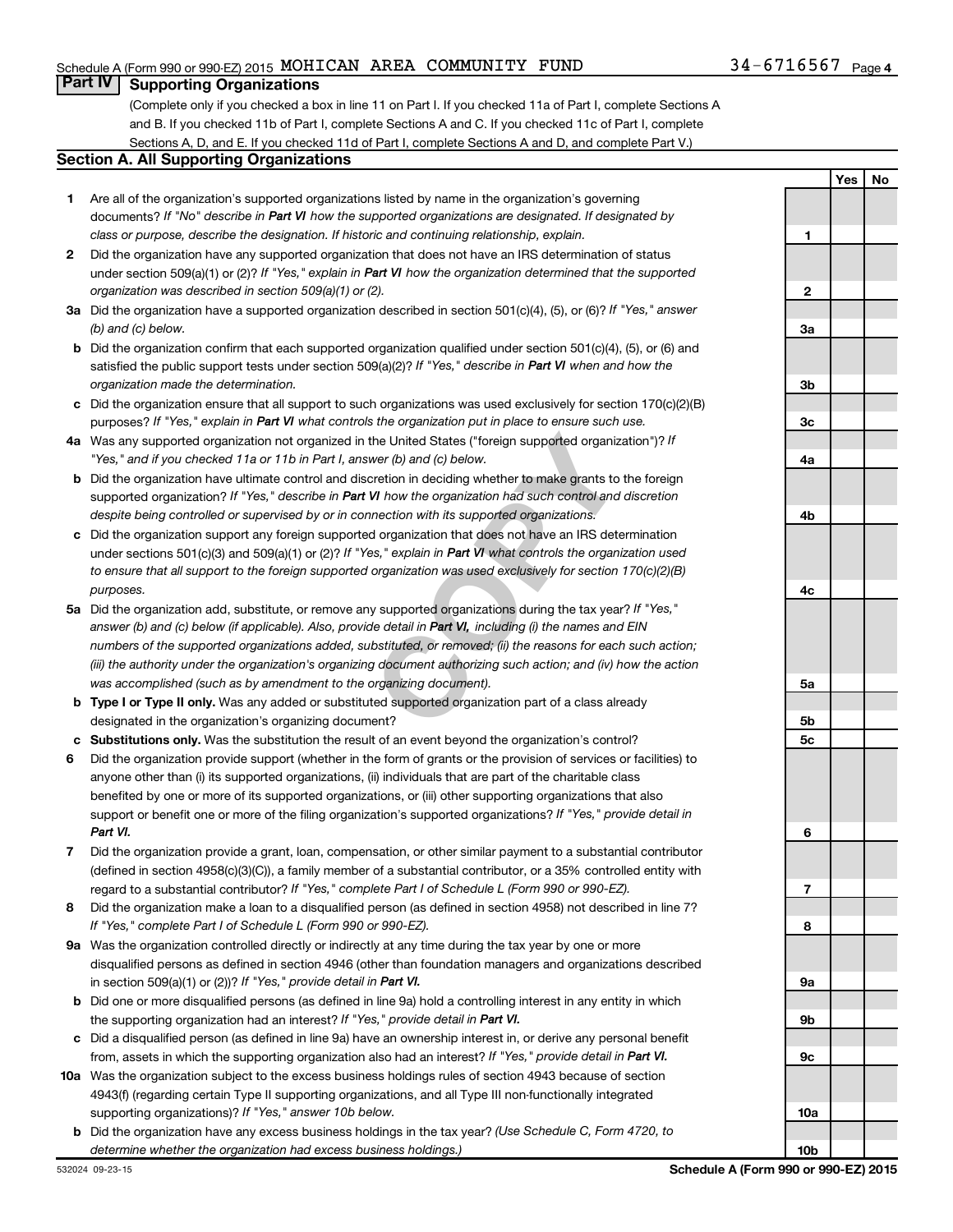### Schedule A (Form 990 or 990-EZ) 2015 MOHICAN AREA COMMUNITY FUND  $34-6716567$  Page **Part IV Supporting Organizations** *(continued)*

|        |                                                                                                                                                                                                           |     | Yes | No |
|--------|-----------------------------------------------------------------------------------------------------------------------------------------------------------------------------------------------------------|-----|-----|----|
| 11     | Has the organization accepted a gift or contribution from any of the following persons?                                                                                                                   |     |     |    |
|        | <b>a</b> A person who directly or indirectly controls, either alone or together with persons described in (b) and (c)                                                                                     |     |     |    |
|        | below, the governing body of a supported organization?                                                                                                                                                    | 11a |     |    |
|        | <b>b</b> A family member of a person described in (a) above?                                                                                                                                              | 11b |     |    |
|        | c A 35% controlled entity of a person described in (a) or (b) above? If "Yes" to a, b, or c, provide detail in Part VI.                                                                                   | 11c |     |    |
|        | <b>Section B. Type I Supporting Organizations</b>                                                                                                                                                         |     |     |    |
|        |                                                                                                                                                                                                           |     | Yes | No |
| 1.     | Did the directors, trustees, or membership of one or more supported organizations have the power to                                                                                                       |     |     |    |
|        | regularly appoint or elect at least a majority of the organization's directors or trustees at all times during the                                                                                        |     |     |    |
|        | tax year? If "No," describe in Part VI how the supported organization(s) effectively operated, supervised, or                                                                                             |     |     |    |
|        | controlled the organization's activities. If the organization had more than one supported organization,                                                                                                   |     |     |    |
|        | describe how the powers to appoint and/or remove directors or trustees were allocated among the supported                                                                                                 |     |     |    |
|        | organizations and what conditions or restrictions, if any, applied to such powers during the tax year.                                                                                                    | 1   |     |    |
| 2      | Did the organization operate for the benefit of any supported organization other than the supported                                                                                                       |     |     |    |
|        | organization(s) that operated, supervised, or controlled the supporting organization? If "Yes," explain in                                                                                                |     |     |    |
|        | Part VI how providing such benefit carried out the purposes of the supported organization(s) that operated,                                                                                               |     |     |    |
|        | supervised, or controlled the supporting organization.                                                                                                                                                    | 2   |     |    |
|        | <b>Section C. Type II Supporting Organizations</b>                                                                                                                                                        |     |     |    |
|        |                                                                                                                                                                                                           |     | Yes | No |
| 1.     | Were a majority of the organization's directors or trustees during the tax year also a majority of the directors                                                                                          |     |     |    |
|        | or trustees of each of the organization's supported organization(s)? If "No," describe in Part VI how control                                                                                             |     |     |    |
|        | or management of the supporting organization was vested in the same persons that controlled or managed                                                                                                    |     |     |    |
|        | the supported organization(s).                                                                                                                                                                            | 1   |     |    |
|        | <b>Section D. All Type III Supporting Organizations</b>                                                                                                                                                   |     |     |    |
|        |                                                                                                                                                                                                           |     | Yes | No |
| 1      | Did the organization provide to each of its supported organizations, by the last day of the fifth month of the                                                                                            |     |     |    |
|        | organization's tax year, (i) a written notice describing the type and amount of support provided during the prior tax                                                                                     |     |     |    |
|        | year, (ii) a copy of the Form 990 that was most recently filed as of the date of notification, and (iii) copies of the                                                                                    |     |     |    |
|        | organization's governing documents in effect on the date of notification, to the extent not previously provided?                                                                                          | 1   |     |    |
| 2      | Were any of the organization's officers, directors, or trustees either (i) appointed or elected by the supported                                                                                          |     |     |    |
|        | organization(s) or (ii) serving on the governing body of a supported organization? If "No," explain in Part VI how                                                                                        |     |     |    |
|        | the organization maintained a close and continuous working relationship with the supported organization(s).                                                                                               | 2   |     |    |
| 3      | By reason of the relationship described in (2), did the organization's supported organizations have a                                                                                                     |     |     |    |
|        | significant voice in the organization's investment policies and in directing the use of the organization's                                                                                                |     |     |    |
|        | income or assets at all times during the tax year? If "Yes," describe in Part VI the role the organization's                                                                                              |     |     |    |
|        | supported organizations played in this regard.<br>Section E. Type III Functionally-Integrated Supporting Organizations                                                                                    | З   |     |    |
|        |                                                                                                                                                                                                           |     |     |    |
| 1      | Check the box next to the method that the organization used to satisfy the Integral Part Test during the yeafsee instructions):<br>The organization satisfied the Activities Test. Complete line 2 below. |     |     |    |
| а<br>b | The organization is the parent of each of its supported organizations. Complete line 3 below.                                                                                                             |     |     |    |
| c      | The organization supported a governmental entity. Describe in Part VI how you supported a government entity (see instructions).                                                                           |     |     |    |
| 2      | Activities Test. Answer (a) and (b) below.                                                                                                                                                                |     | Yes | No |
| а      | Did substantially all of the organization's activities during the tax year directly further the exempt purposes of                                                                                        |     |     |    |
|        | the supported organization(s) to which the organization was responsive? If "Yes," then in Part VI identify                                                                                                |     |     |    |
|        | how these activities directly furthered their exempt purposes,<br>those supported organizations and explain                                                                                               |     |     |    |
|        | how the organization was responsive to those supported organizations, and how the organization determined                                                                                                 |     |     |    |
|        | that these activities constituted substantially all of its activities.                                                                                                                                    | 2a  |     |    |
| b      | Did the activities described in (a) constitute activities that, but for the organization's involvement, one or more                                                                                       |     |     |    |
|        | of the organization's supported organization(s) would have been engaged in? If "Yes," explain in Part VI the                                                                                              |     |     |    |
|        | reasons for the organization's position that its supported organization(s) would have engaged in these                                                                                                    |     |     |    |
|        | activities but for the organization's involvement.                                                                                                                                                        | 2b  |     |    |
| з      | Parent of Supported Organizations. Answer (a) and (b) below.                                                                                                                                              |     |     |    |
| а      | Did the organization have the power to regularly appoint or elect a majority of the officers, directors, or                                                                                               |     |     |    |
|        | trustees of each of the supported organizations? Provide details in Part VI.                                                                                                                              | За  |     |    |
|        | <b>b</b> Did the organization exercise a substantial degree of direction over the policies, programs, and activities of each                                                                              |     |     |    |
|        | of its supported organizations? If "Yes," describe in Part VI the role played by the organization in this regard.                                                                                         | 3b  |     |    |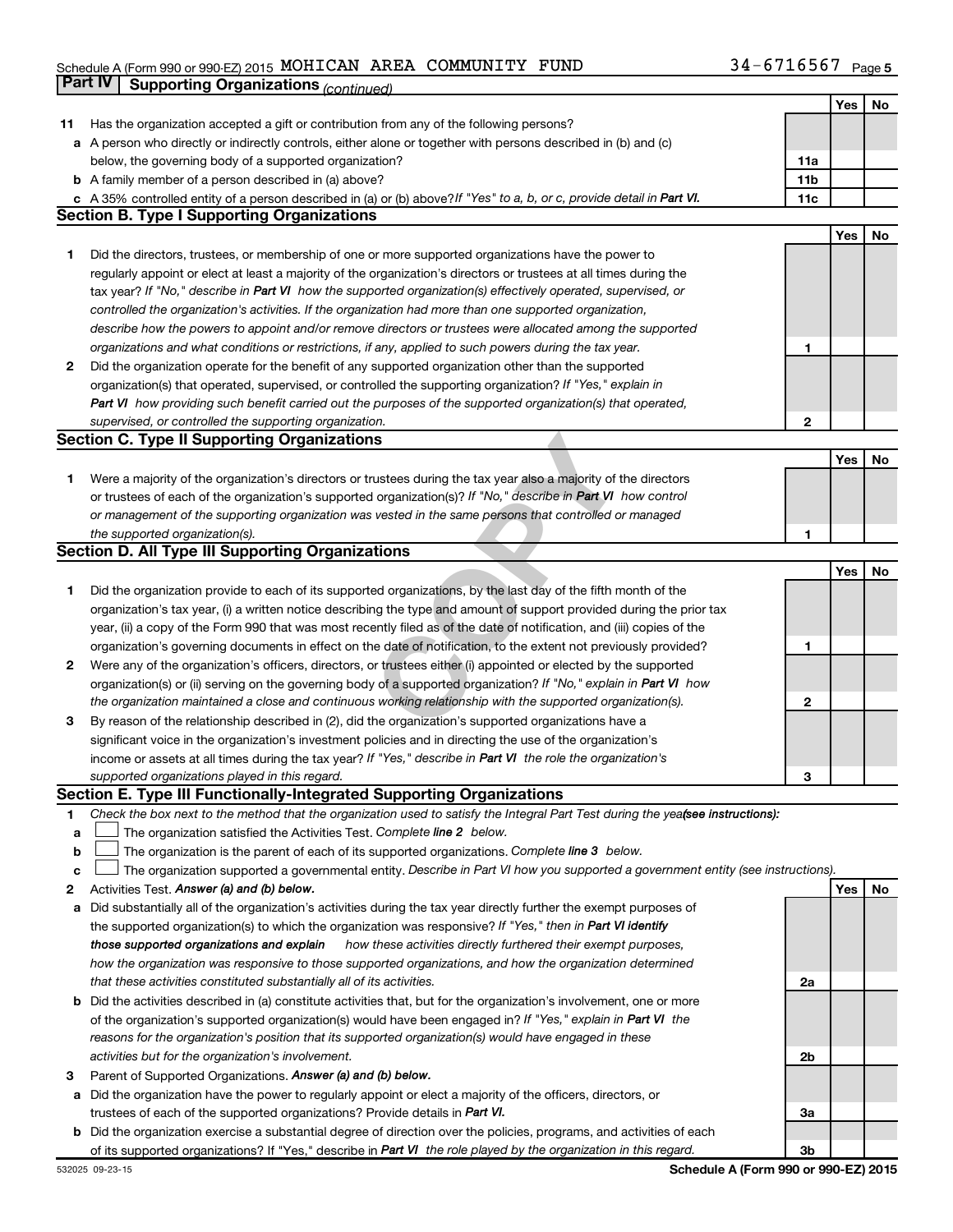### Schedule A (Form 990 or 990-EZ) 2015 MOHICAN AREA COMMUNITY FUND  $34-6716567$  Page

1 **Letter on Reck here if the organization satisfied the Integral Part Test as a qualifying trust on Nov. 20, 1970. See instructions. All** other Type III non-functionally integrated supporting organizations must complete Sections A through E. **Part V Type III Non-Functionally Integrated 509(a)(3) Supporting Organizations** 

| (B) Current Year<br>(optional) |
|--------------------------------|
|                                |
|                                |
|                                |
|                                |
|                                |
|                                |
|                                |
|                                |
|                                |
|                                |
|                                |
|                                |
|                                |
|                                |
|                                |
|                                |
| <b>Current Year</b>            |
|                                |
|                                |
|                                |
|                                |
|                                |
|                                |
|                                |
|                                |

**7** Let Check here if the current year is the organization's first as a non-functionally-integrated Type III supporting organization (see instructions).

**Schedule A (Form 990 or 990-EZ) 2015**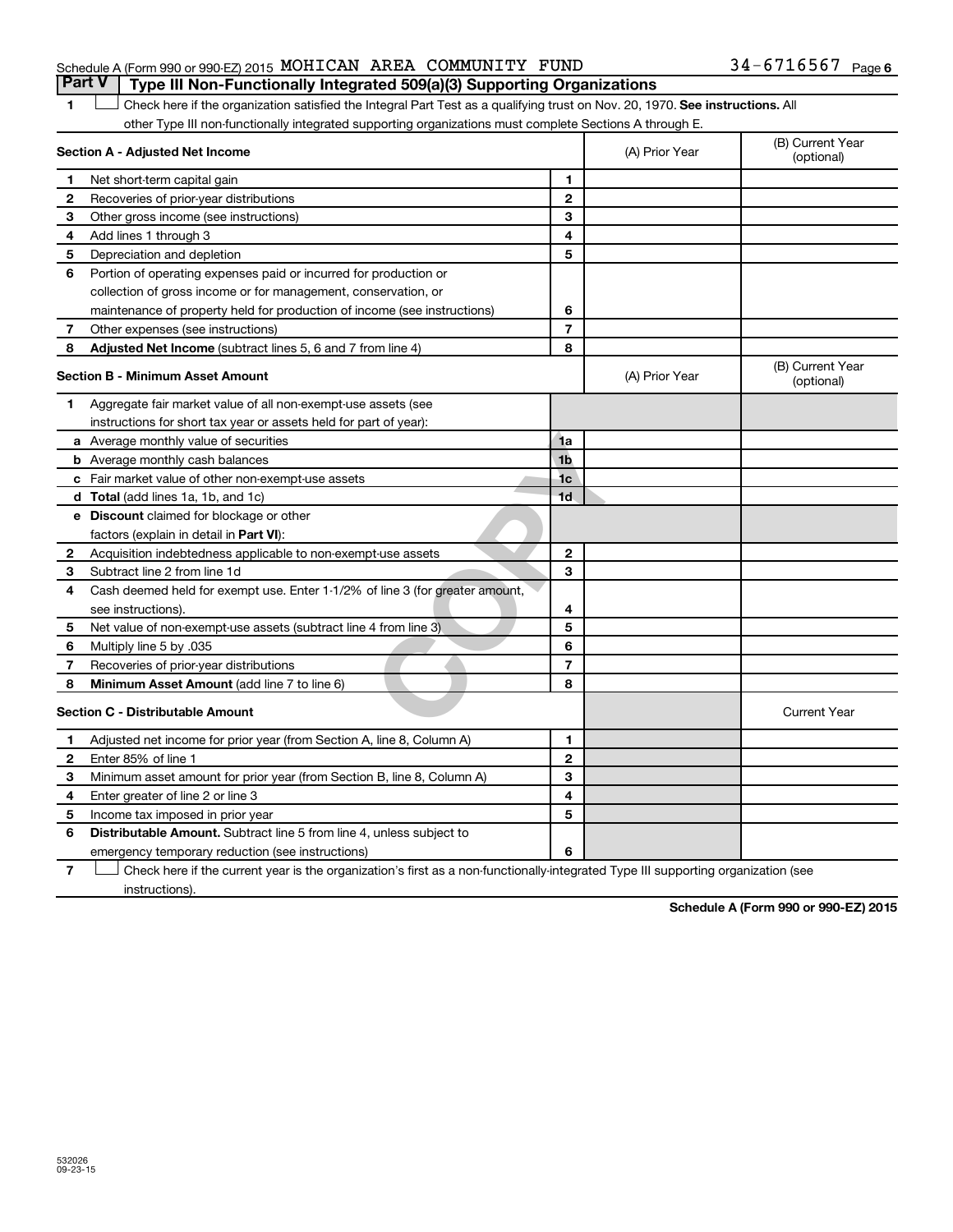#### Schedule A (Form 990 or 990-EZ) 2015 MOHICAN AREA COMMUNITY FUND 34-b / L656 / Page MOHICAN AREA COMMUNITY FUND 34-6716567

| <b>Part V</b><br>Type III Non-Functionally Integrated 509(a)(3) Supporting Organizations (continued) |                                                                                            |                             |                                       |                                         |  |
|------------------------------------------------------------------------------------------------------|--------------------------------------------------------------------------------------------|-----------------------------|---------------------------------------|-----------------------------------------|--|
| <b>Section D - Distributions</b>                                                                     |                                                                                            |                             |                                       |                                         |  |
| 1                                                                                                    | Amounts paid to supported organizations to accomplish exempt purposes                      |                             |                                       |                                         |  |
| 2                                                                                                    | Amounts paid to perform activity that directly furthers exempt purposes of supported       |                             |                                       |                                         |  |
|                                                                                                      | organizations, in excess of income from activity                                           |                             |                                       |                                         |  |
| 3                                                                                                    | Administrative expenses paid to accomplish exempt purposes of supported organizations      |                             |                                       |                                         |  |
| 4                                                                                                    | Amounts paid to acquire exempt-use assets                                                  |                             |                                       |                                         |  |
| 5                                                                                                    | Qualified set-aside amounts (prior IRS approval required)                                  |                             |                                       |                                         |  |
| 6                                                                                                    | Other distributions (describe in Part VI). See instructions.                               |                             |                                       |                                         |  |
| 7                                                                                                    | <b>Total annual distributions.</b> Add lines 1 through 6.                                  |                             |                                       |                                         |  |
| 8                                                                                                    | Distributions to attentive supported organizations to which the organization is responsive |                             |                                       |                                         |  |
|                                                                                                      | (provide details in Part VI). See instructions.                                            |                             |                                       |                                         |  |
| 9                                                                                                    | Distributable amount for 2015 from Section C, line 6                                       |                             |                                       |                                         |  |
| 10                                                                                                   | Line 8 amount divided by Line 9 amount                                                     |                             |                                       |                                         |  |
|                                                                                                      |                                                                                            | (i)                         | (ii)                                  | (iii)                                   |  |
|                                                                                                      | Section E - Distribution Allocations (see instructions)                                    | <b>Excess Distributions</b> | <b>Underdistributions</b><br>Pre-2015 | <b>Distributable</b><br>Amount for 2015 |  |
|                                                                                                      |                                                                                            |                             |                                       |                                         |  |
| 1                                                                                                    | Distributable amount for 2015 from Section C, line 6                                       |                             |                                       |                                         |  |
| $\mathbf{2}$                                                                                         | Underdistributions, if any, for years prior to 2015                                        |                             |                                       |                                         |  |
|                                                                                                      | (reasonable cause required-see instructions)                                               |                             |                                       |                                         |  |
| 3                                                                                                    | Excess distributions carryover, if any, to 2015:                                           |                             |                                       |                                         |  |
| a                                                                                                    |                                                                                            |                             |                                       |                                         |  |
| b                                                                                                    |                                                                                            |                             |                                       |                                         |  |
| с                                                                                                    |                                                                                            |                             |                                       |                                         |  |
|                                                                                                      | d From 2013<br>e From 2014                                                                 |                             |                                       |                                         |  |
|                                                                                                      | <b>Total</b> of lines 3a through e                                                         |                             |                                       |                                         |  |
|                                                                                                      | g Applied to underdistributions of prior years                                             |                             |                                       |                                         |  |
|                                                                                                      | <b>h</b> Applied to 2015 distributable amount                                              |                             |                                       |                                         |  |
|                                                                                                      | Carryover from 2010 not applied (see instructions)                                         |                             |                                       |                                         |  |
|                                                                                                      | Remainder. Subtract lines 3g, 3h, and 3i from 3f.                                          |                             |                                       |                                         |  |
| 4                                                                                                    | Distributions for 2015 from Section D,                                                     |                             |                                       |                                         |  |
|                                                                                                      | $line 7$ :                                                                                 |                             |                                       |                                         |  |
|                                                                                                      | a Applied to underdistributions of prior years                                             |                             |                                       |                                         |  |
|                                                                                                      | <b>b</b> Applied to 2015 distributable amount                                              |                             |                                       |                                         |  |
| с                                                                                                    | Remainder. Subtract lines 4a and 4b from 4.                                                |                             |                                       |                                         |  |
| 5                                                                                                    | Remaining underdistributions for years prior to 2015, if                                   |                             |                                       |                                         |  |
|                                                                                                      | any. Subtract lines 3g and 4a from line 2 (if amount                                       |                             |                                       |                                         |  |
|                                                                                                      | greater than zero, see instructions).                                                      |                             |                                       |                                         |  |
| 6                                                                                                    | Remaining underdistributions for 2015. Subtract lines 3h                                   |                             |                                       |                                         |  |
|                                                                                                      | and 4b from line 1 (if amount greater than zero, see                                       |                             |                                       |                                         |  |
|                                                                                                      | instructions).                                                                             |                             |                                       |                                         |  |
| $\overline{7}$                                                                                       | Excess distributions carryover to 2016. Add lines 3j                                       |                             |                                       |                                         |  |
|                                                                                                      | and 4c.                                                                                    |                             |                                       |                                         |  |
| 8                                                                                                    | Breakdown of line 7:                                                                       |                             |                                       |                                         |  |
| a                                                                                                    |                                                                                            |                             |                                       |                                         |  |
| b                                                                                                    |                                                                                            |                             |                                       |                                         |  |
|                                                                                                      | c Excess from 2013                                                                         |                             |                                       |                                         |  |
|                                                                                                      | d Excess from 2014                                                                         |                             |                                       |                                         |  |
|                                                                                                      | e Excess from 2015                                                                         |                             |                                       |                                         |  |

**Schedule A (Form 990 or 990-EZ) 2015**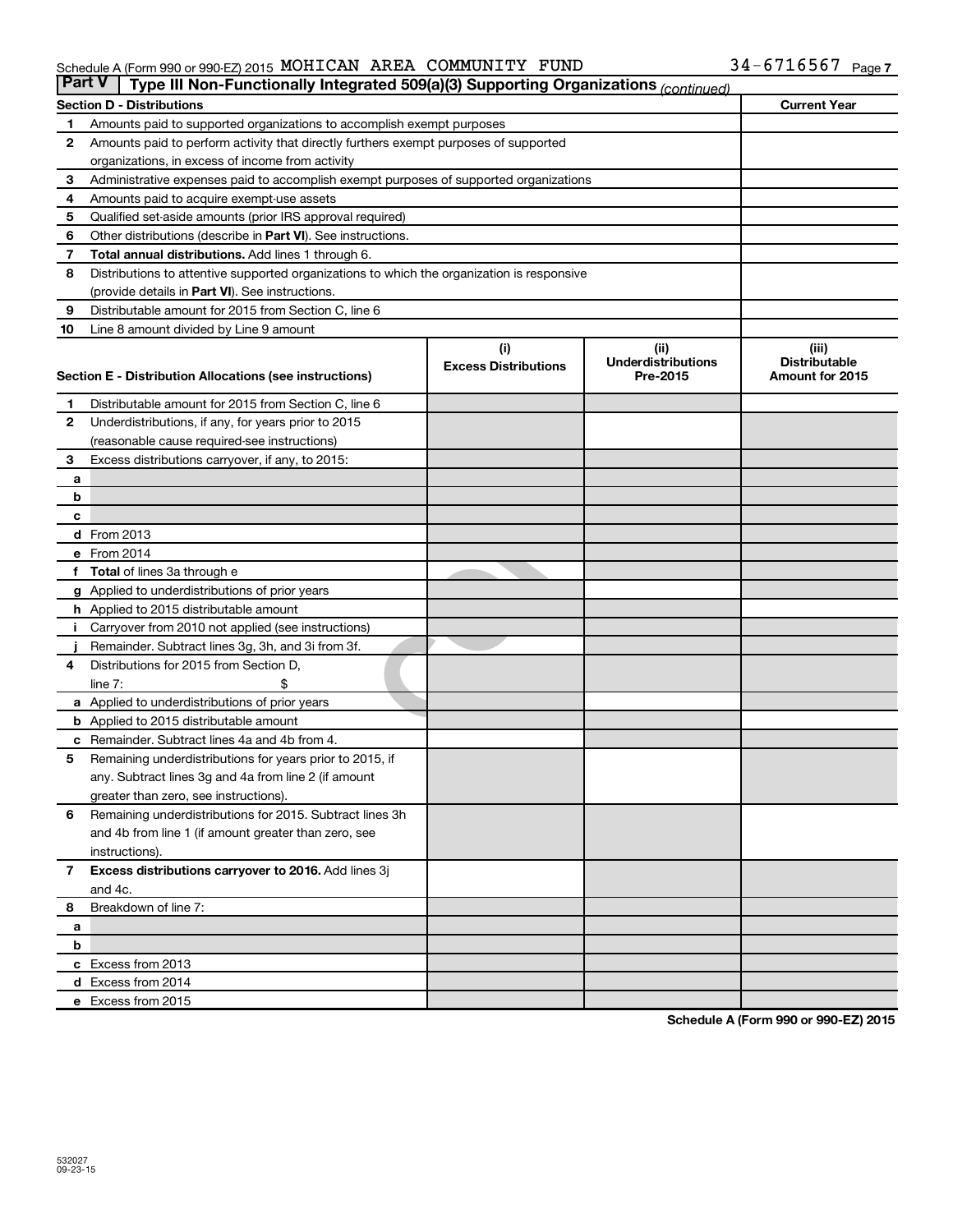|                | Schedule A (Form 990 or 990-EZ) 2015 MOHICAN AREA COMMUNITY FUND                                                                                                                                                                                                                                                                                                                                                                                                                                                                                                                           |  | $34 - 6716567$ Page 8 |
|----------------|--------------------------------------------------------------------------------------------------------------------------------------------------------------------------------------------------------------------------------------------------------------------------------------------------------------------------------------------------------------------------------------------------------------------------------------------------------------------------------------------------------------------------------------------------------------------------------------------|--|-----------------------|
| <b>Part VI</b> | Supplemental Information. Provide the explanations required by Part II, line 10; Part II, line 17a or 17b; Part III, line 12;<br>Part IV, Section A, lines 1, 2, 3b, 3c, 4b, 4c, 5a, 6, 9a, 9b, 9c, 11a, 11b, and 11c; Part IV, Section B, lines 1 and 2; Part IV, Section C,<br>line 1; Part IV, Section D, lines 2 and 3; Part IV, Section E, lines 1c, 2a, 2b, 3a and 3b; Part V, line 1; Part V, Section B, line 1e; Part V,<br>Section D, lines 5, 6, and 8; and Part V, Section E, lines 2, 5, and 6. Also complete this part for any additional information.<br>(See instructions.) |  |                       |
|                |                                                                                                                                                                                                                                                                                                                                                                                                                                                                                                                                                                                            |  |                       |
|                |                                                                                                                                                                                                                                                                                                                                                                                                                                                                                                                                                                                            |  |                       |
|                |                                                                                                                                                                                                                                                                                                                                                                                                                                                                                                                                                                                            |  |                       |
|                |                                                                                                                                                                                                                                                                                                                                                                                                                                                                                                                                                                                            |  |                       |
|                |                                                                                                                                                                                                                                                                                                                                                                                                                                                                                                                                                                                            |  |                       |
|                |                                                                                                                                                                                                                                                                                                                                                                                                                                                                                                                                                                                            |  |                       |
|                |                                                                                                                                                                                                                                                                                                                                                                                                                                                                                                                                                                                            |  |                       |
|                |                                                                                                                                                                                                                                                                                                                                                                                                                                                                                                                                                                                            |  |                       |
|                |                                                                                                                                                                                                                                                                                                                                                                                                                                                                                                                                                                                            |  |                       |
|                |                                                                                                                                                                                                                                                                                                                                                                                                                                                                                                                                                                                            |  |                       |
|                |                                                                                                                                                                                                                                                                                                                                                                                                                                                                                                                                                                                            |  |                       |
|                |                                                                                                                                                                                                                                                                                                                                                                                                                                                                                                                                                                                            |  |                       |
|                |                                                                                                                                                                                                                                                                                                                                                                                                                                                                                                                                                                                            |  |                       |
|                |                                                                                                                                                                                                                                                                                                                                                                                                                                                                                                                                                                                            |  |                       |
|                |                                                                                                                                                                                                                                                                                                                                                                                                                                                                                                                                                                                            |  |                       |
|                |                                                                                                                                                                                                                                                                                                                                                                                                                                                                                                                                                                                            |  |                       |
|                |                                                                                                                                                                                                                                                                                                                                                                                                                                                                                                                                                                                            |  |                       |
|                |                                                                                                                                                                                                                                                                                                                                                                                                                                                                                                                                                                                            |  |                       |
|                |                                                                                                                                                                                                                                                                                                                                                                                                                                                                                                                                                                                            |  |                       |
|                |                                                                                                                                                                                                                                                                                                                                                                                                                                                                                                                                                                                            |  |                       |
|                |                                                                                                                                                                                                                                                                                                                                                                                                                                                                                                                                                                                            |  |                       |
|                |                                                                                                                                                                                                                                                                                                                                                                                                                                                                                                                                                                                            |  |                       |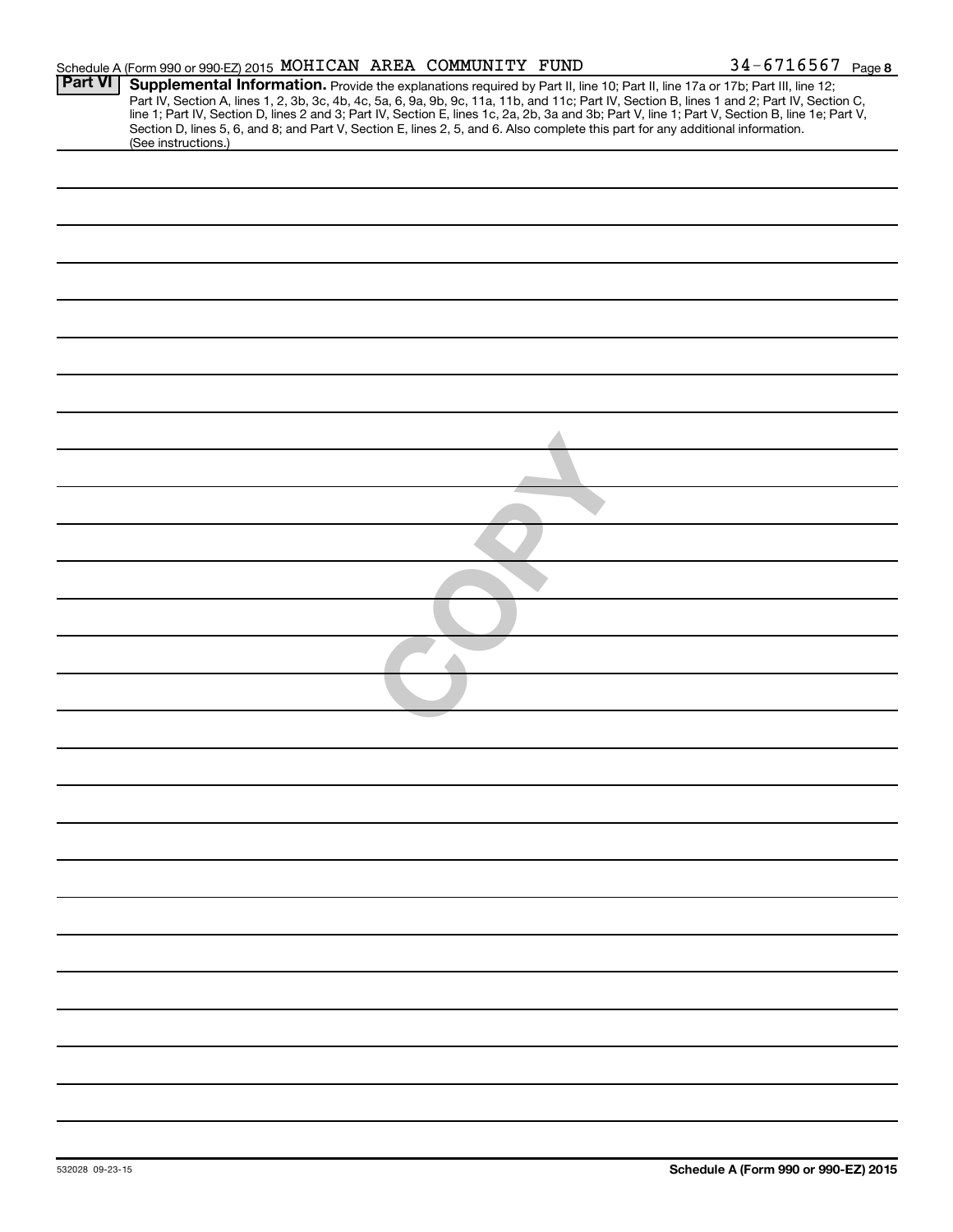| <b>Schedule B</b><br>(Form 990, 990-EZ.<br>or 990-PF)         |
|---------------------------------------------------------------|
| Department of the Treasury<br><b>Internal Revenue Service</b> |

### **Schedule of Contributors**

**or 990-PF) | Attach to Form 990, Form 990-EZ, or Form 990-PF. | Information about Schedule B (Form 990, 990-EZ, or 990-PF) and** its instructions is at www.irs.gov/form990.

OMB No. 1545-0047

**2015**

**Employer identification number** 

|--|--|

### MOHICAN AREA COMMUNITY FUND | 3

| <b>Organization type (check one):</b> |                                                                                                                                                                                                                                                                            |  |  |  |
|---------------------------------------|----------------------------------------------------------------------------------------------------------------------------------------------------------------------------------------------------------------------------------------------------------------------------|--|--|--|
| Filers of:                            | Section:                                                                                                                                                                                                                                                                   |  |  |  |
| Form 990 or 990-EZ                    | $\lfloor x \rfloor$ 501(c)( 3) (enter number) organization                                                                                                                                                                                                                 |  |  |  |
|                                       | $4947(a)(1)$ nonexempt charitable trust not treated as a private foundation                                                                                                                                                                                                |  |  |  |
|                                       | 527 political organization                                                                                                                                                                                                                                                 |  |  |  |
| Form 990-PF                           | 501(c)(3) exempt private foundation                                                                                                                                                                                                                                        |  |  |  |
|                                       | 4947(a)(1) nonexempt charitable trust treated as a private foundation                                                                                                                                                                                                      |  |  |  |
|                                       | 501(c)(3) taxable private foundation                                                                                                                                                                                                                                       |  |  |  |
|                                       | Check if your organization is covered by the General Rule or a Special Rule.                                                                                                                                                                                               |  |  |  |
|                                       | Note. Only a section 501(c)(7), (8), or (10) organization can check boxes for both the General Rule and a Special Rule. See instructions.                                                                                                                                  |  |  |  |
| <b>General Rule</b>                   |                                                                                                                                                                                                                                                                            |  |  |  |
|                                       | For an organization filing Form 990, 990-EZ, or 990-PF that received, during the year, contributions totaling \$5,000 or more (in mo<br>property) from any one contributor. Complete Parts I and II. See instructions for determining a contributor's total contributions. |  |  |  |
| <b>Special Rules</b>                  |                                                                                                                                                                                                                                                                            |  |  |  |
| $\lfloor x \rfloor$                   | For an organization described in section 501(c)(3) filing Form 990 or 990-EZ that met the 33 1/3% support test of the regulations<br>sections 509(a)(1) and 170(b)(1)(A)(vi), that checked Schedule A (Form 990 or 990-EZ), Part II, line 13, 16a, or 16b, and that receiv |  |  |  |

### **General Rule**

For an organization filing Form 990, 990-EZ, or 990-PF that received, during the year, contributions totaling \$5,000 or more (in money or property) from any one contributor. Complete Parts I and II. See instructions for determining a contributor's total contributions.

### **Special Rules**

any one contributor, during the year, total contributions of the greater of **(1)** \$5,000 or **(2)** 2% of the amount on (i) Form 990, Part VIII, line 1h,  $\boxed{\text{X}}$  For an organization described in section 501(c)(3) filing Form 990 or 990-EZ that met the 33 1/3% support test of the regulations under sections 509(a)(1) and 170(b)(1)(A)(vi), that checked Schedule A (Form 990 or 990-EZ), Part II, line 13, 16a, or 16b, and that received from or (ii) Form 990-EZ, line 1. Complete Parts I and II.

year, total contributions of more than \$1,000 *exclusively* for religious, charitable, scientific, literary, or educational purposes, or for For an organization described in section 501(c)(7), (8), or (10) filing Form 990 or 990-EZ that received from any one contributor, during the the prevention of cruelty to children or animals. Complete Parts I, II, and III.  $\Box$ 

purpose. Do not complete any of the parts unless the General Rule applies to this organization because it received nonexclusively year, contributions exclusively for religious, charitable, etc., purposes, but no such contributions totaled more than \$1,000. If this box is checked, enter here the total contributions that were received during the year for an exclusively religious, charitable, etc., For an organization described in section 501(c)(7), (8), or (10) filing Form 990 or 990-EZ that received from any one contributor, during the religious, charitable, etc., contributions totaling \$5,000 or more during the year  $\ldots$  $\ldots$  $\ldots$  $\ldots$  $\ldots$  $\ldots$  $\Box$ 

**Caution.** An organization that is not covered by the General Rule and/or the Special Rules does not file Schedule B (Form 990, 990-EZ, or 990-PF),  **must** but it answer "No" on Part IV, line 2, of its Form 990; or check the box on line H of its Form 990-EZ or on its Form 990-PF, Part I, line 2, to certify that it does not meet the filing requirements of Schedule B (Form 990, 990-EZ, or 990-PF).

LHA For Paperwork Reduction Act Notice, see the Instructions for Form 990, 990-EZ, or 990-PF. Schedule B (Form 990, 990-EZ, or 990-PF) (2015)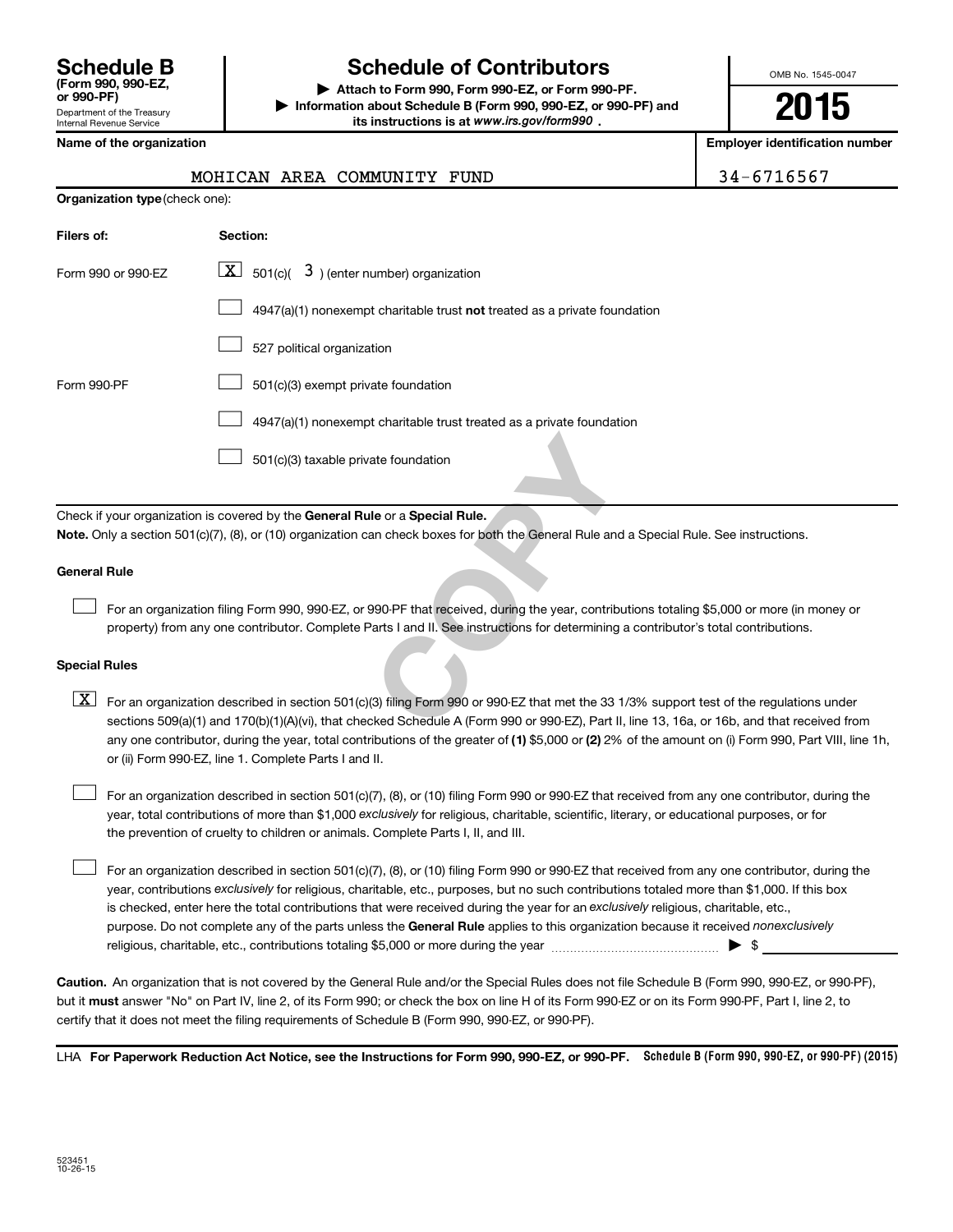### Schedule B (Form 990, 990-EZ, or 990-PF) (2015)

### MOHICAN AREA COMMUNITY FUND 34-6716567

**Part I** Contributors (see instructions). Use duplicate copies of Part I if additional space is needed.

| (a)<br>No. | (b)<br>Name, address, and ZIP + 4                                                         | (c)<br><b>Total contributions</b> | (d)<br>Type of contribution                                                                                        |
|------------|-------------------------------------------------------------------------------------------|-----------------------------------|--------------------------------------------------------------------------------------------------------------------|
| 1          | THE HUGO H. AND MABEL B. YOUNG<br>FOUNDATION<br>120 N. WATER ST.<br>LOUDONVILLE, OH 44842 | 11,000.<br>\$                     | $\overline{\mathbf{x}}$<br>Person<br>Payroll<br>Noncash<br>(Complete Part II for<br>noncash contributions.)        |
| (a)        | (b)                                                                                       | (c)                               | (d)                                                                                                                |
| No.        | Name, address, and ZIP + 4                                                                | <b>Total contributions</b>        | Type of contribution                                                                                               |
| 2          | UNITED WAY OF ASHLAND COUNTY<br>132 W. MAIN ST., LOWER LEVEL<br>ASHLAND, OH 44805         | 38, 240.<br>\$                    | $\overline{\mathbf{x}}$<br>Person<br>Payroll<br><b>Noncash</b><br>(Complete Part II for<br>noncash contributions.) |
| (a)<br>No. | (b)<br>Name, address, and ZIP + 4                                                         | (c)<br><b>Total contributions</b> | (d)<br>Type of contribution                                                                                        |
| 3          | <b>MARY RAMSER</b><br>2114 DANVILLE-JELLOWAY ROAD<br>JELLOWAY, OH 43014                   | 8,000.<br>\$                      | $\overline{\mathbf{x}}$<br>Person<br>Payroll<br><b>Noncash</b><br>(Complete Part II for<br>noncash contributions.) |
| (a)<br>No. | (b)<br>Name, address, and ZIP + 4                                                         | (c)<br><b>Total contributions</b> | (d)<br>Type of contribution                                                                                        |
|            |                                                                                           | \$                                | Person<br>Payroll<br>Noncash<br>(Complete Part II for<br>noncash contributions.)                                   |
| (a)<br>No. | (b)<br>Name, address, and ZIP + 4                                                         | (c)<br><b>Total contributions</b> | (d)<br>Type of contribution                                                                                        |
|            |                                                                                           | \$                                | Person<br>Payroll<br>Noncash<br>(Complete Part II for<br>noncash contributions.)                                   |
| (a)<br>No. | (b)<br>Name, address, and ZIP + 4                                                         | (c)<br><b>Total contributions</b> | (d)<br>Type of contribution                                                                                        |
|            |                                                                                           | \$                                | Person<br>Payroll<br>Noncash<br>(Complete Part II for<br>noncash contributions.)                                   |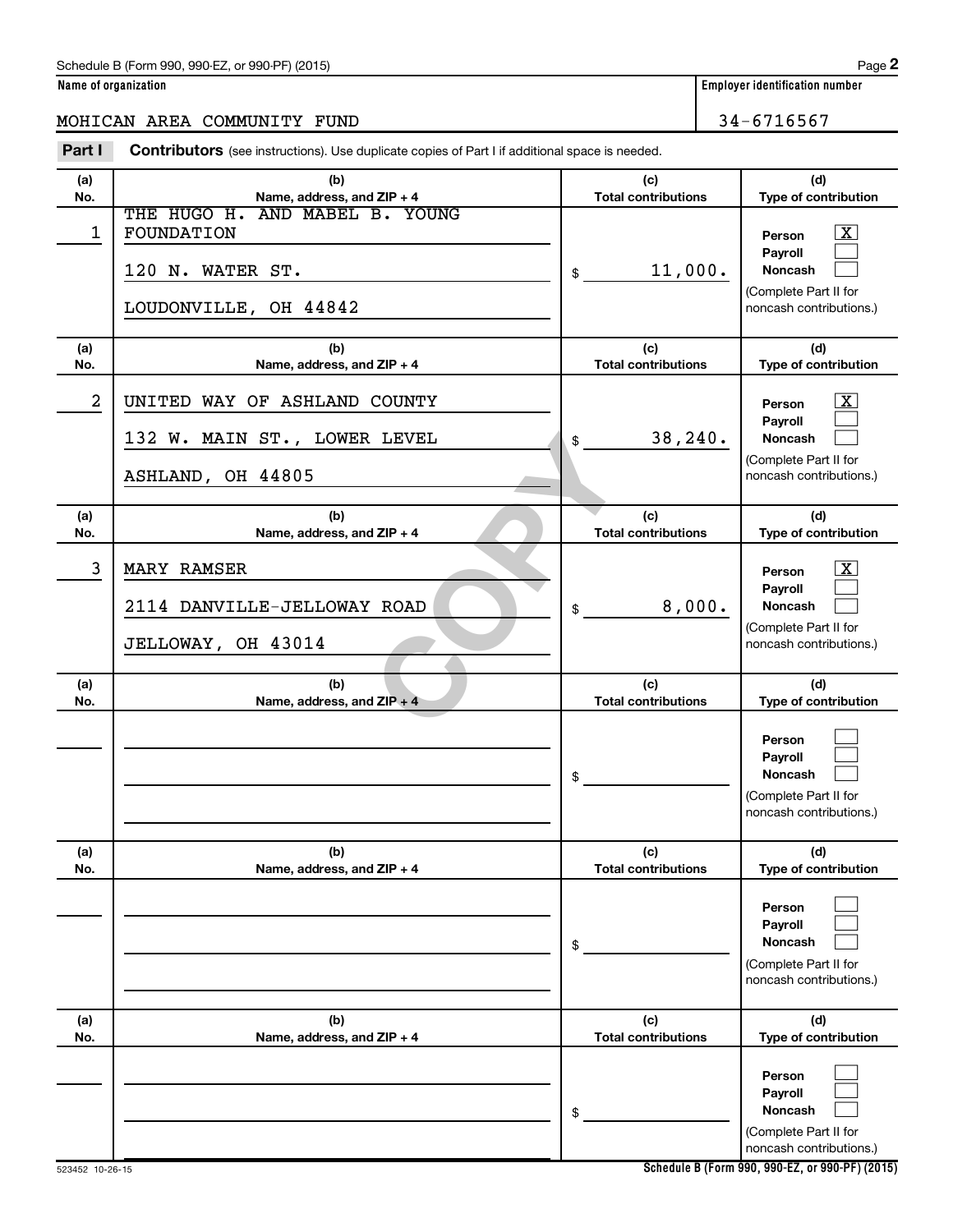## Part II Noncash Property (see instructions). Use duplicate copies of Part II if additional space is needed.

| (a)<br>No.<br>from<br>Part I | (b)<br>Description of noncash property given | (c)<br>FMV (or estimate)<br>(see instructions) | (d)<br>Date received |
|------------------------------|----------------------------------------------|------------------------------------------------|----------------------|
|                              |                                              | \$                                             |                      |
| (a)<br>No.<br>from<br>Part I | (b)<br>Description of noncash property given | (c)<br>FMV (or estimate)<br>(see instructions) | (d)<br>Date received |
|                              |                                              | \$                                             |                      |
| (a)<br>No.<br>from<br>Part I | (b)<br>Description of noncash property given | (c)<br>FMV (or estimate)<br>(see instructions) | (d)<br>Date received |
|                              |                                              | \$                                             |                      |
| (a)<br>No.<br>from<br>Part I | (b)<br>Description of noncash property given | (c)<br>FMV (or estimate)<br>(see instructions) | (d)<br>Date received |
|                              |                                              | \$                                             |                      |
| (a)<br>No.<br>from<br>Part I | (b)<br>Description of noncash property given | (c)<br>FMV (or estimate)<br>(see instructions) | (d)<br>Date received |
|                              |                                              | \$                                             |                      |
| (a)<br>No.<br>from<br>Part I | (b)<br>Description of noncash property given | (c)<br>FMV (or estimate)<br>(see instructions) | (d)<br>Date received |
|                              |                                              | \$                                             |                      |

### **3**

MOHICAN AREA COMMUNITY FUND 34-6716567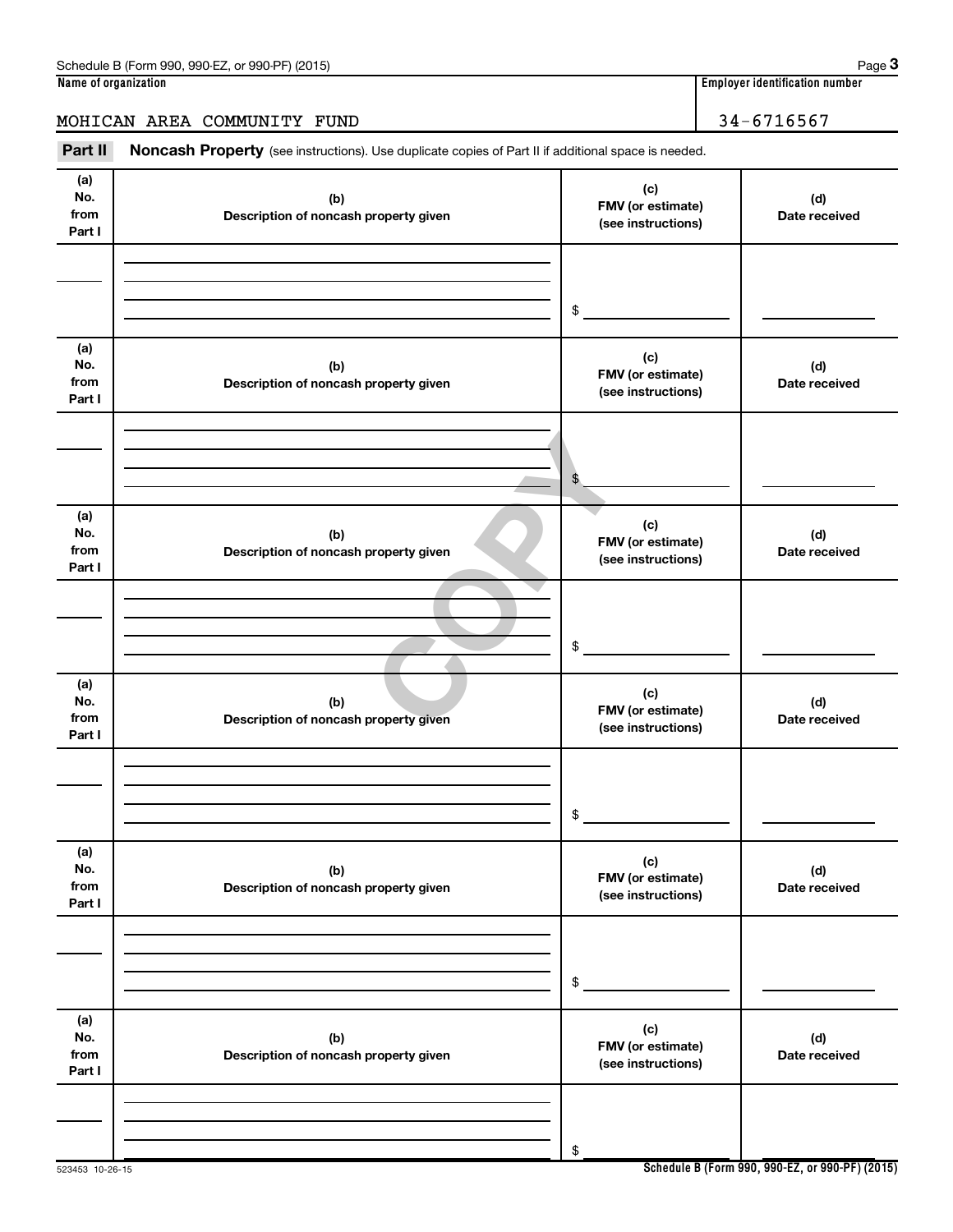| Name of organization      |                                                                                                                                                          | <b>Employer identification number</b>                                                                                                                    |                                          |  |  |  |
|---------------------------|----------------------------------------------------------------------------------------------------------------------------------------------------------|----------------------------------------------------------------------------------------------------------------------------------------------------------|------------------------------------------|--|--|--|
|                           | MOHICAN AREA COMMUNITY FUND                                                                                                                              | 34-6716567                                                                                                                                               |                                          |  |  |  |
| <b>Part III</b>           | the year from any one contributor. Complete columns (a) through (e) and the following line entry. For organizations                                      | Exclusively religious, charitable, etc., contributions to organizations described in section $501(c)(7)$ , (8), or (10) that total more than \$1,000 for |                                          |  |  |  |
|                           | completing Part III, enter the total of exclusively religious, charitable, etc., contributions of \$1,000 or less for the year. (Enter this info. once.) |                                                                                                                                                          |                                          |  |  |  |
| (a) No.<br>from           | Use duplicate copies of Part III if additional space is needed.                                                                                          |                                                                                                                                                          |                                          |  |  |  |
| Part I                    | (b) Purpose of gift                                                                                                                                      | (c) Use of gift                                                                                                                                          | (d) Description of how gift is held      |  |  |  |
|                           |                                                                                                                                                          |                                                                                                                                                          |                                          |  |  |  |
|                           |                                                                                                                                                          |                                                                                                                                                          |                                          |  |  |  |
|                           |                                                                                                                                                          |                                                                                                                                                          |                                          |  |  |  |
|                           |                                                                                                                                                          | (e) Transfer of gift                                                                                                                                     |                                          |  |  |  |
|                           | Transferee's name, address, and ZIP + 4                                                                                                                  |                                                                                                                                                          | Relationship of transferor to transferee |  |  |  |
|                           |                                                                                                                                                          |                                                                                                                                                          |                                          |  |  |  |
|                           |                                                                                                                                                          |                                                                                                                                                          |                                          |  |  |  |
|                           |                                                                                                                                                          |                                                                                                                                                          |                                          |  |  |  |
| (a) No.<br>from           | (b) Purpose of gift                                                                                                                                      | (c) Use of gift                                                                                                                                          | (d) Description of how gift is held      |  |  |  |
| Part I                    |                                                                                                                                                          |                                                                                                                                                          |                                          |  |  |  |
|                           |                                                                                                                                                          |                                                                                                                                                          |                                          |  |  |  |
|                           |                                                                                                                                                          |                                                                                                                                                          |                                          |  |  |  |
|                           | (e) Transfer of gift                                                                                                                                     |                                                                                                                                                          |                                          |  |  |  |
|                           |                                                                                                                                                          |                                                                                                                                                          |                                          |  |  |  |
|                           | Transferee's name, address, and ZIP + 4                                                                                                                  |                                                                                                                                                          | Relationship of transferor to transferee |  |  |  |
|                           |                                                                                                                                                          |                                                                                                                                                          |                                          |  |  |  |
|                           |                                                                                                                                                          |                                                                                                                                                          |                                          |  |  |  |
| (a) No.<br>from           |                                                                                                                                                          |                                                                                                                                                          |                                          |  |  |  |
| Part I                    | (b) Purpose of gift                                                                                                                                      | (c) Use of gift                                                                                                                                          | (d) Description of how gift is held      |  |  |  |
|                           |                                                                                                                                                          |                                                                                                                                                          |                                          |  |  |  |
|                           |                                                                                                                                                          |                                                                                                                                                          |                                          |  |  |  |
|                           |                                                                                                                                                          |                                                                                                                                                          |                                          |  |  |  |
|                           | (e) Transfer of gift                                                                                                                                     |                                                                                                                                                          |                                          |  |  |  |
|                           | Transferee's name, address, and ZIP + 4                                                                                                                  | Relationship of transferor to transferee                                                                                                                 |                                          |  |  |  |
|                           |                                                                                                                                                          |                                                                                                                                                          |                                          |  |  |  |
|                           |                                                                                                                                                          |                                                                                                                                                          |                                          |  |  |  |
|                           |                                                                                                                                                          |                                                                                                                                                          |                                          |  |  |  |
| (a) No.<br>from<br>Part I | (b) Purpose of gift                                                                                                                                      | (c) Use of gift                                                                                                                                          | (d) Description of how gift is held      |  |  |  |
|                           |                                                                                                                                                          |                                                                                                                                                          |                                          |  |  |  |
|                           |                                                                                                                                                          |                                                                                                                                                          |                                          |  |  |  |
|                           |                                                                                                                                                          |                                                                                                                                                          |                                          |  |  |  |
|                           | (e) Transfer of gift                                                                                                                                     |                                                                                                                                                          |                                          |  |  |  |
|                           |                                                                                                                                                          |                                                                                                                                                          |                                          |  |  |  |
|                           | Transferee's name, address, and ZIP + 4                                                                                                                  |                                                                                                                                                          | Relationship of transferor to transferee |  |  |  |
|                           |                                                                                                                                                          |                                                                                                                                                          |                                          |  |  |  |
|                           |                                                                                                                                                          |                                                                                                                                                          |                                          |  |  |  |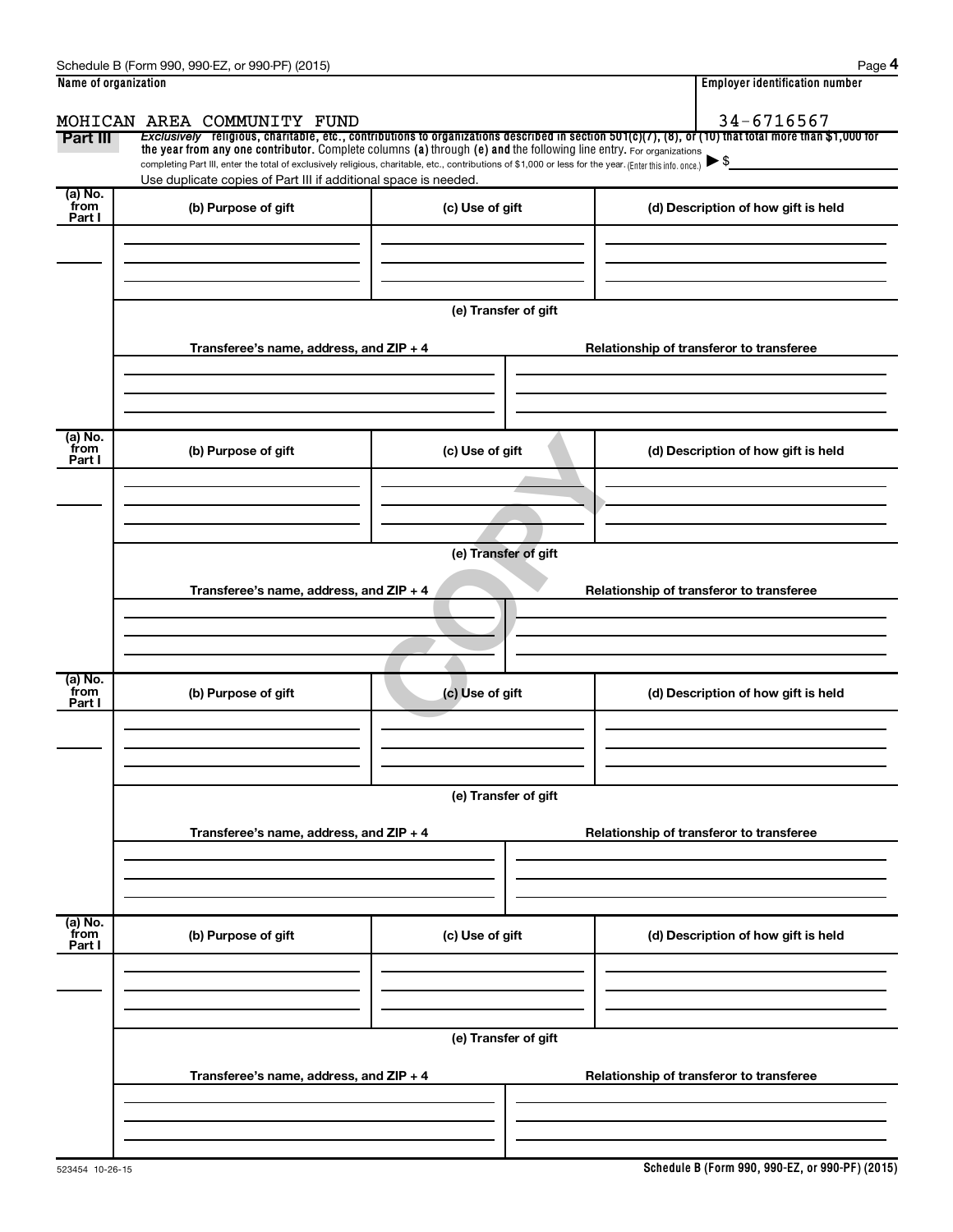| <b>SCHEDULE O</b><br>(Form 990 or 990-EZ)<br>Department of the Treasury<br>Internal Revenue Service | Supplemental Information to Form 990 or 990-EZ<br>Complete to provide information for responses to specific questions on<br>Form 990 or 990-EZ or to provide any additional information.<br>Attach to Form 990 or 990-EZ.<br>Information about Schedule O (Form 990 or 990-EZ) and its instructions is at WWW.irs.gov/form990. | OMB No. 1545-0047<br><b>Open to Public</b><br>Inspection |
|-----------------------------------------------------------------------------------------------------|--------------------------------------------------------------------------------------------------------------------------------------------------------------------------------------------------------------------------------------------------------------------------------------------------------------------------------|----------------------------------------------------------|
| Name of the organization                                                                            | MOHICAN AREA COMMUNITY FUND                                                                                                                                                                                                                                                                                                    | <b>Employer identification number</b><br>34-6716567      |
|                                                                                                     | FORM 990-EZ, PART I, LINE 8, OTHER REVENUE:                                                                                                                                                                                                                                                                                    |                                                          |
|                                                                                                     | DESCRIPTION OF OTHER REVENUE:                                                                                                                                                                                                                                                                                                  | AMOUNT:                                                  |
| FARMERS & SAVINGS BANK                                                                              |                                                                                                                                                                                                                                                                                                                                | 34.                                                      |
|                                                                                                     |                                                                                                                                                                                                                                                                                                                                |                                                          |
|                                                                                                     | FORM 990-EZ, PART I, LINE 16, OTHER EXPENSES:                                                                                                                                                                                                                                                                                  |                                                          |
|                                                                                                     | DESCRIPTION OF OTHER EXPENSES:                                                                                                                                                                                                                                                                                                 | AMOUNT:                                                  |
| OFFICE EXPENSES                                                                                     |                                                                                                                                                                                                                                                                                                                                | 754.                                                     |
| STATE REGISTRATION FEE                                                                              |                                                                                                                                                                                                                                                                                                                                | 50.                                                      |
| ADVERTISING                                                                                         |                                                                                                                                                                                                                                                                                                                                | 4,187.                                                   |
| <b>SUPPLIES</b>                                                                                     |                                                                                                                                                                                                                                                                                                                                | 204.                                                     |
| <b>DUES</b>                                                                                         |                                                                                                                                                                                                                                                                                                                                | 75.                                                      |
|                                                                                                     | TOTAL TO FORM 990-EZ, LINE 16                                                                                                                                                                                                                                                                                                  | 5,270.                                                   |
|                                                                                                     |                                                                                                                                                                                                                                                                                                                                |                                                          |
|                                                                                                     | FORM 990-EZ, PART III, PRIMARY EXEMPT PURPOSE - FUNDRAISING TO GIVE TO                                                                                                                                                                                                                                                         |                                                          |
| OTHER EXEMPT ORGANIZATIONS                                                                          |                                                                                                                                                                                                                                                                                                                                |                                                          |
|                                                                                                     |                                                                                                                                                                                                                                                                                                                                |                                                          |
|                                                                                                     | FORM 990-EZ, PART V, INFORMATION REGARDING PERSONAL BENEFIT CONTRACTS:                                                                                                                                                                                                                                                         |                                                          |
|                                                                                                     | THE ORGANIZATION DID NOT, DURING THE YEAR, RECEIVE ANY FUNDS, DIRECTLY,                                                                                                                                                                                                                                                        |                                                          |
|                                                                                                     | OR INDIRECTLY, TO PAY PREMIUMS ON A PERSONAL BENEFIT CONTRACT.                                                                                                                                                                                                                                                                 |                                                          |
|                                                                                                     | THE ORGANIZATION, DID NOT, DURING THE YEAR, PAY ANY PREMIUMS, DIRECTLY,                                                                                                                                                                                                                                                        |                                                          |
|                                                                                                     | OR INDIRECTLY, ON A PERSONAL BENEFIT CONTRACT.                                                                                                                                                                                                                                                                                 |                                                          |
|                                                                                                     |                                                                                                                                                                                                                                                                                                                                |                                                          |
|                                                                                                     |                                                                                                                                                                                                                                                                                                                                |                                                          |